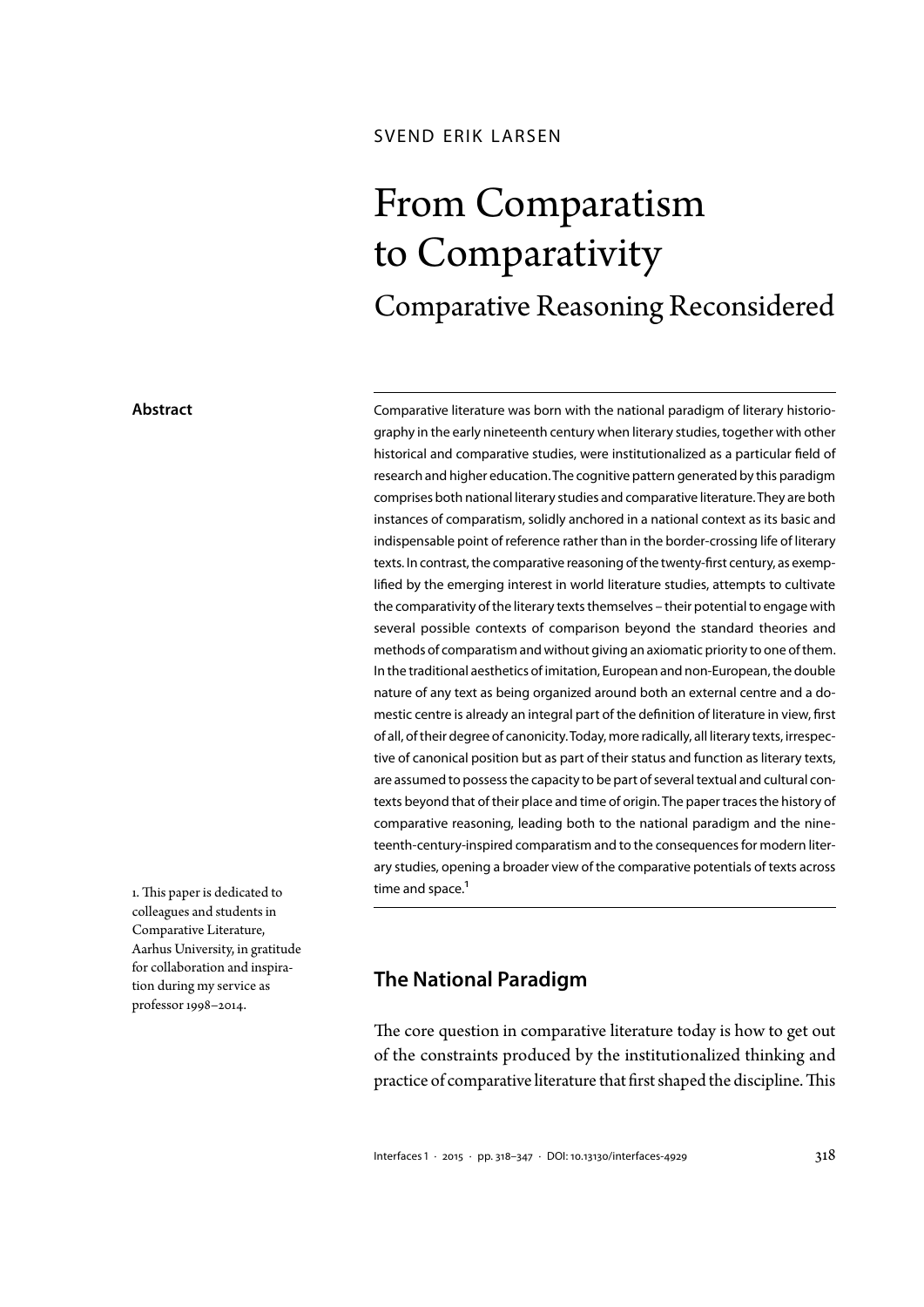happened in the early nineteenth century Europe of emerging nation states in tandem with other comparative studies in linguistics, anthropology, art history and other disciplines. Comparative literature is one of a set of interwoven comparative studies, sharing its genealogy, methods and theories with them, but also having its own issues and perspectives. Today, we still benefit from the accumulated results of 200 years of practice of comparative literature and will continue to do so. But we also have to bear in mind that the discipline generated a cognitive pattern which does not necessarily respond to the challenges of comparative studies in the twenty-first century, and may even prevent us from asking the relevant questions.

Across the globe, the early nineteenth century was a period of transition in culture, politics, science and ideology, with Europe as the dynamic centre. Here the build-up of new sovereign nation states within a larger colonial framework and an emerging modern globalization, fueled by urbanization and industrialization, exercised a decisive influence on cultures and societies all over the world. This period may be seen as a huge cultural laboratory for a yet unknown future, organized around a geopolitical model with clearly marked centres and peripheries, placing the nation state at the core of the centres. Places or epochs, whether inside or outside Europe, without an organization identical or analogous with the proto-typical European nation state were, by definition, denigratingly considered to be peripheral social formations at worst and embryonic nations at best and so were their thinking, products, literatures, arts, politics, religions, morals and everyday culture.

Around 1800 literature more than other art forms acquired an essential role in the new European nation states. They were considered to be the *telos* of the overall historical processes, and their identity was reflected in and propeled by the national languages, the new term for the vernaculars which now were elevated to the same status as Latin in Middle Ages. Hence, being the verbal art form *par excellence*, national literature was celebrated, spearheaded by German Idealism, as a major contributor to the creation of national identity and as the primary medium for reflection on the values and goals of the nation, which was perceived as the most accomplished social and cultural form of a collective historical development.

If certain local literatures did not correspond to European textual forms or ideas of national literature they were reduced to *ethnographica*, perhaps valuable, but not 'real' literature, and thus left to other comparative studies in anthropology, linguistics, ethnography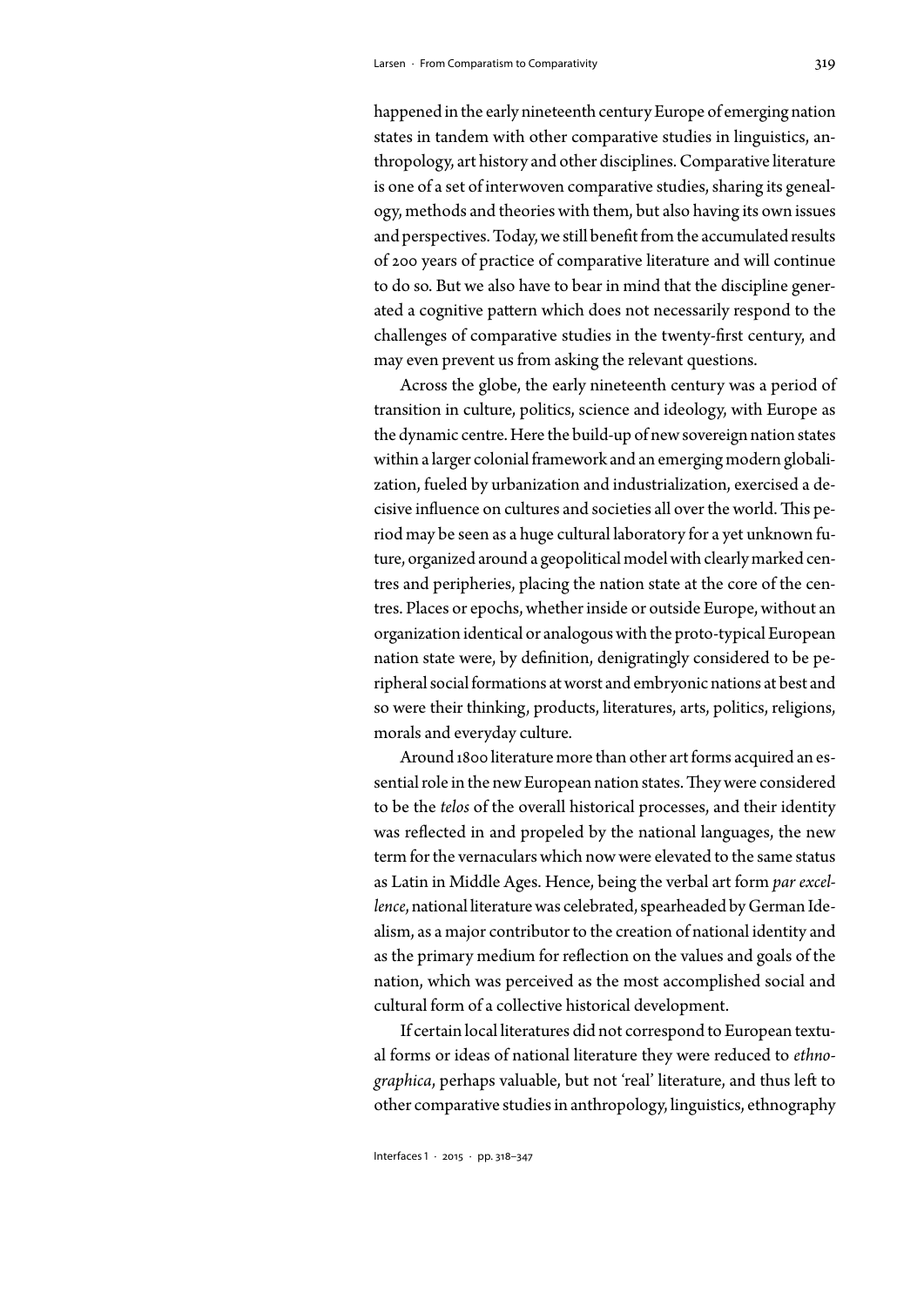or religious studies. As a consequence the cultures that produced them were not judged as capable of reaching the same level of civilization as the contemporary European national cultures. Before the Middle Ages were recontextualized by the Romantics as the cradle of the nation states this period was supposed to be dark, while the African continent throughout European history was seen as the aweinspiring dark continent and Asia contained fascinating but fallen cultures, bypassed by history. This complex web of literary and cultural ideas constitutes the still active national paradigm in literary studies which also gave rise to comparative literary studies. The basic research focus became the study of relations between literatures defined as national literatures and their authors defined as national icons. This type of comparative study I will call comparatism. The topic of this paper is how it came into being and how we can and why we must reconsider it today.

## **An Ongoing Experiment**

In spite of its celebratory national ideological underpinning, from its very beginning the national paradigm worked within literary studies, comparative studies included, as an open, although predominantly Eurocentric cultural and scientific project, engaged in an incessant search for its practice. As an ongoing cultural experiment its aim was to explore how to represent the mutual relationship between nation states and literatures without yet knowing how to do it. Today, we face a task similar to that of the founders of the national paradigm and of comparative literature. We, too, are searching for common historical denominators for literatures past and present relevant for the attempts to come to grips with our own contemporary cultural conditions, now located in the increasingly globalized world of the twenty-first century (Larsen, "Other Eyes," "National").

Although in opposition to the ideas of the national paradigm and its subsequently institutionalized normative practices during the nineteenth and twentieth centuries, today's investigations are still based on the same two foundational principles that shaped the emerging national paradigm as a research quest:

1 The basic research question concerns the *dynamic reciprocit*  between culture and literature that sparks an ongoing change in both.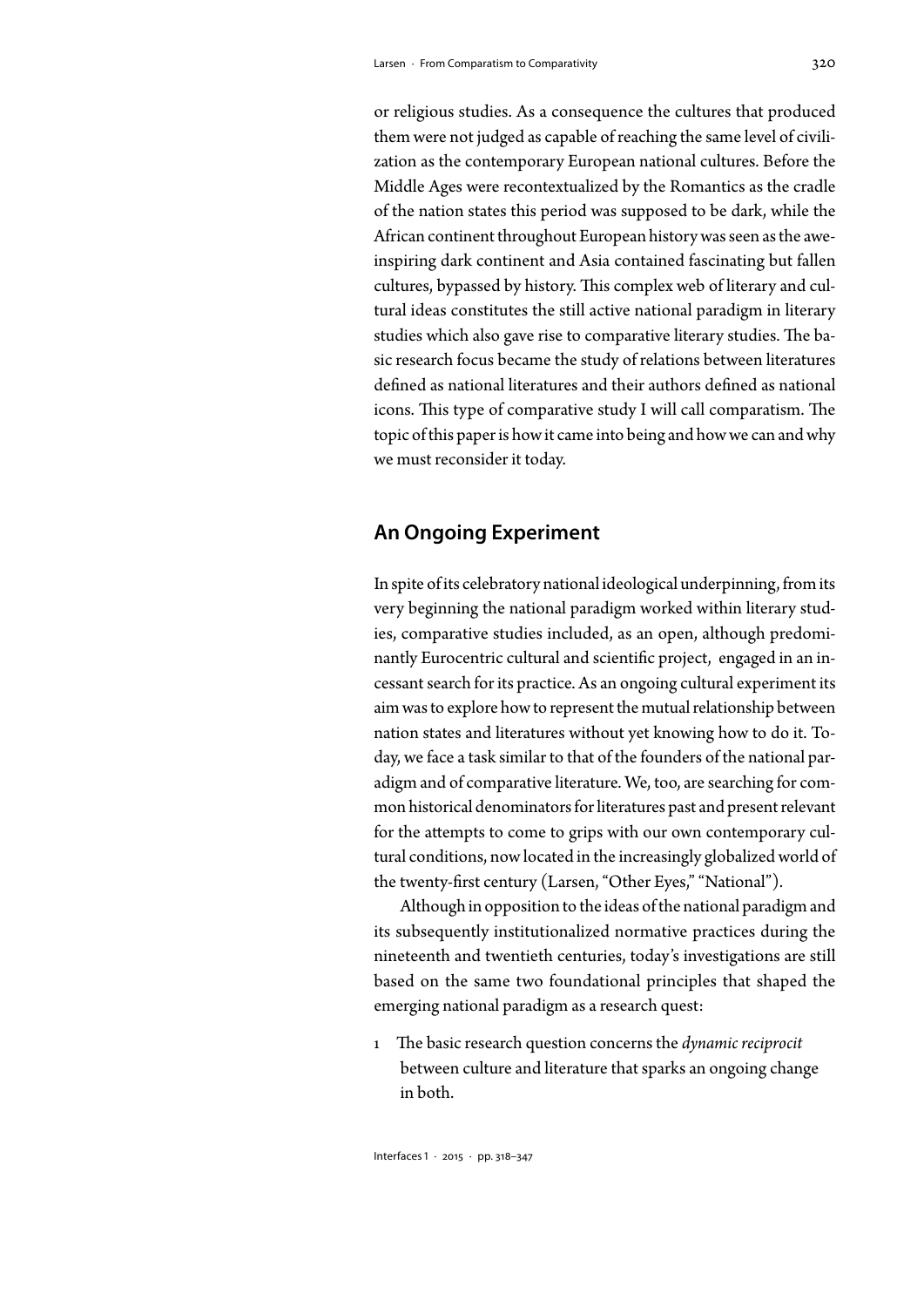2 The answer to that question presupposes that *contemporary culture* serves as the point of departure for the understanding of earlier periods.

I have chosen to highlight these two mostly implicit cognitive features instead of the more obvious issues of national propaganda and fake historicism which most often have showcased the paradigm and therefore also have been the main and somewhat easy target of harsh criticism during the post-Second World War literary debate, particularly in postcolonial studies. But as long as such practices continue to assume a self-evident monopoly around the globe today, which they do, such criticism is still legitimized.

An example of the persistence of the traditional paradigmatic thinking was highlighted when the prestigious Booker Prize changed from a national award to an international award for all literatures in English in 2013. Some critics said that "It's rather like a British company being taken over by some worldwide conglomerate," or that "it means that the prize will be dominated by big publishing houses who maybe aren't taking as many risks. Good novels will be overlooked" (*International Herald Tribune,* September 21–22, 2013). One may add that only in 1987 was the first non-European Francophone writer, Tahar Ben Jelloun, awarded the equally prestigious French Prix Goncourt, founded in 1903. The national paradigm continues at the same time to shape ideology and critical thinking. It is time to open a more profound and difficult debate and greater self-reflection in comparative research.

One difficulty in doing precisely that stems from the fact that the two principles just mentioned still confront literary historiography with pertinent theoretical and methodological challenges. Therefore, our major goal for comparative studies today is again to open the field for new experiments which, precisely as experiments, allow for a non-dogmatic recycling of still relevant components from the national paradigm and turn them into a new viable historiographical practice.<sup>2</sup> In the developed globalized and multicultural world of the twenty-first century, the immanent essentialism of particular locations, nations among them, is subject to simultaneous intrinsic and extrinsic pressure. More than ever, local lives and identities are recognized as unfolding on translocal and increasingly global conditions. From economy and politics via social institutions to language, literature, communication and media, local histories are refractions

2. For a survey of literary historiography, see Larsen, "What is Literary".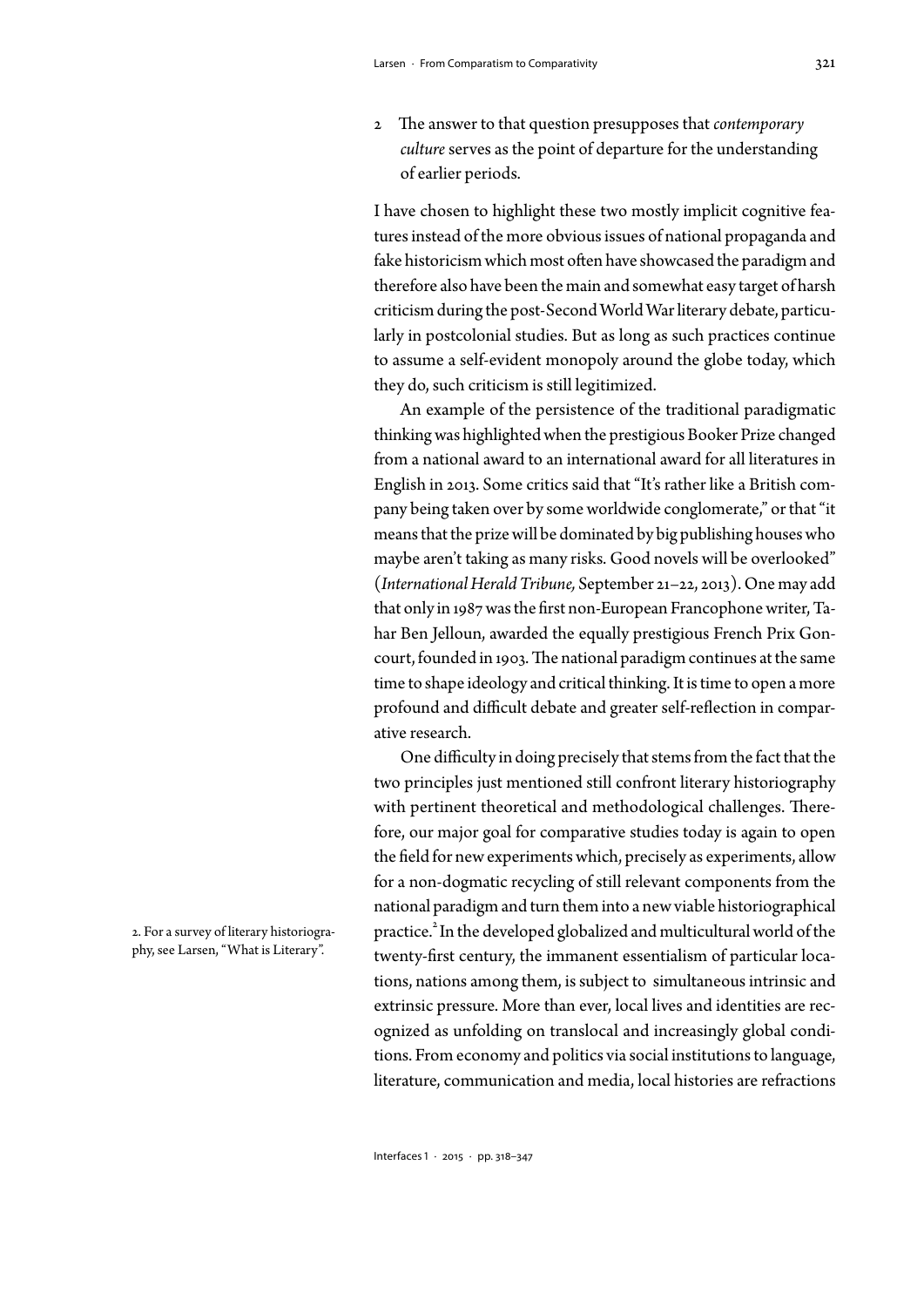of globalized conditions. Moreover, the immediate and inescapable everyday life experience in the overwhelming majority of places around the world is modulated in different ways by the co-presence of many cultures and histories involving peoples, commodities and media, a situation that as early as 1935 Ernst Bloch in *Erbschaft dieser Zeit* (2nd Part) called '*Ungleichzeitigkeit*,' or 'non-synchronicity.'

Referring again to the two principles, today the dynamics between literature and culture is cast in terms of networks, links and relations determining what we perceive as local spaces and places, and contemporaneity is defined as the presence of the global in the local. Tracing the histories of such features back in time is a way of rewriting literary and other histories to make them the histories of *our* present world and also grounding its future perspectives, in the same way as the early nineteenth century shaped national histories in various disciplines as the histories of *its* time, rewriting both Antiquity and the Middle Ages for that purpose and reshaping them into forms that still reign supreme in widespread conceptions of our history and thereby impeding our access to that history as *our* history today. Reconsidering the Middle Ages (or Antiquity, perhaps late Antiquity in particular) in a new comparative perspective is one essential moment in a necessary modern reshaping of that history.

The process has been evolving in literary studies over the last 25 years. I shall list only a few examples. More and more attention is paid to translation studies as an activity interacting with original language studies as mutually interdependent studies of equal importance, without attributing only an ancillary and at times negative status to translation; studies of transnational reception and dissemination of literature can no longer be separated from studies of individual and local literary creativity and production; traditions are rather seen as ongoing processes of rewritings and transformations than as accumulated repositories of canons; studies of cross-media adaptions are conceived of as important factors in cross-cultural interactions in today's interactive media landscape and not denigratingly taken to be distortions of the supremacy of literary originals; a focus on former colonial literatures hitherto deprived of the status of national literatures shows how they, for that very reason, reflect the global complexity of entangled cultural realities of any locality today more clearly and imaginatively than national literatures in the classical sense; the rapidly increasing importance of a world literature perspective emphasises the mutual relationship between the local and the translocal or global as the basic dynamics of literatures and their history;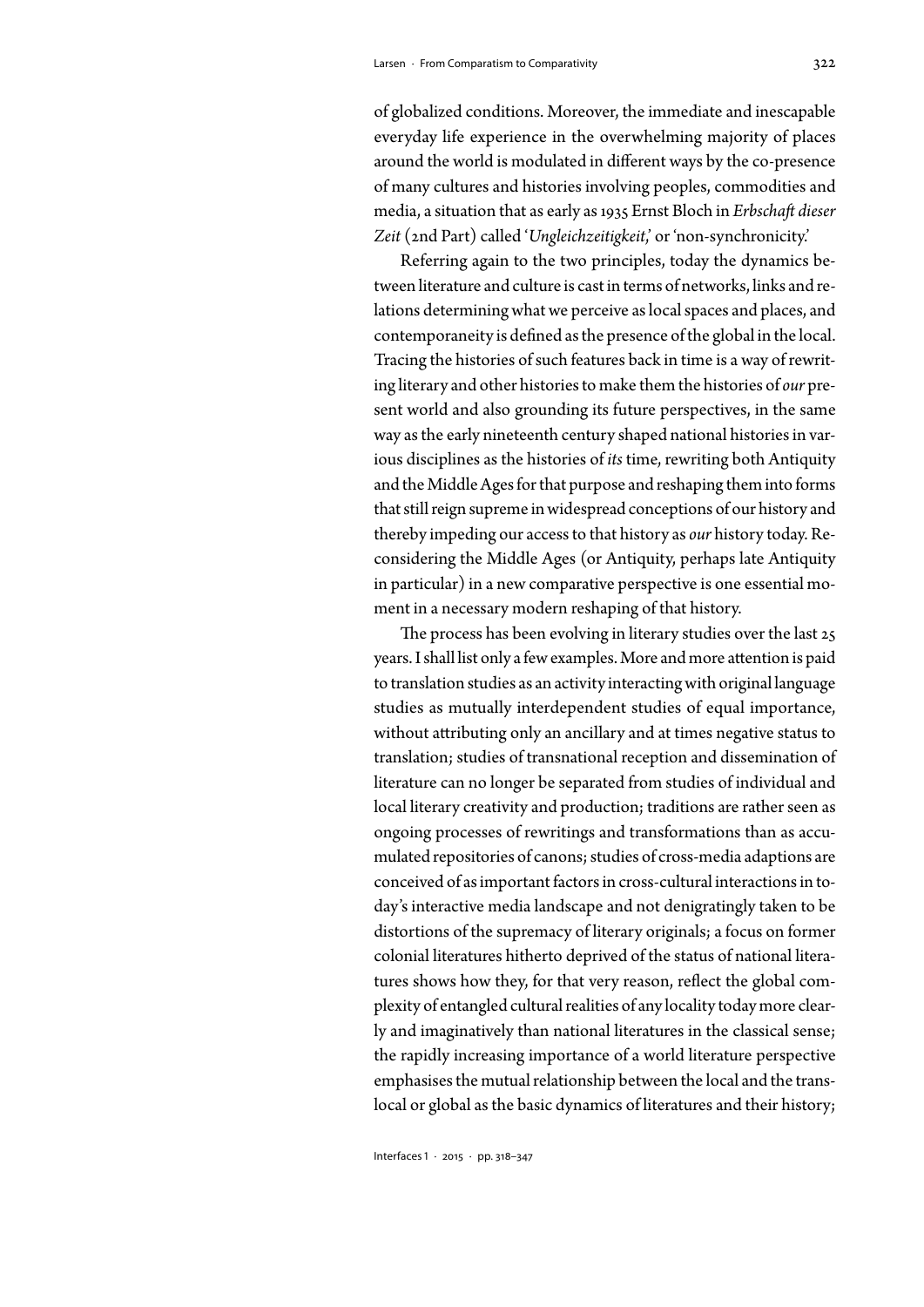and digital humanities offer new resources and open new comparative perspectives beyond literary studies.

This situation also influences studies of earlier historical periods in Europe as well as elsewhere where nation-building was not on the agenda. In more recent studies, the European Middle Ages, cross-Atlantic literary clusters including in particular the Caribbean, and African literatures all stand out as independent historical complexes in their own right, forcing the studies of literature within a national confinement to reconsider their positions – the empire writes back, as Salman Rushdie wittily has pointed out.<sup>3</sup> We only need to think of the change from backward-looking terms such as 'Renaissance' and 'Middle Ages' to forward-looking notions such as 'Early Modern' and the corresponding take on the Middle Ages as a transnational European phenomenon, not as a set of more or less separate national forerunners for the later nation states or as a homogenous Latin universe on the one hand and a separate and heterogeneous vernacular 'folkish' universe on the other.

However, accepting the two basic principles of the national paradigm as a potentially positive inspiration must not seduce us into overlooking two important constraints that are more damaging to comparative literature today than to other types of literary studies – institutional and historical constraints.

1) *The institutional constraint:* Modern literary studies, including comparative literature, are shaped by the national paradigm, and we owe our institutional as well as our cultural position in education and research to its success. Until recently, the standard institutional make-up for universities followed, with some variations, the division between departments of national philologies and comparative studies of various kinds, each hosting their own programs. With the present merger of departments in many universities, the departmental boundaries may have changed, but not those of the programs, which to a large extent are generated by the traditional structure. Hence we are not facing a paradigm outside ourselves from which we can simply distance ourselves in today's global culture or alternatively which we can just passively take for granted without betraying the historical nature of literature and literary history and neglecting our own historical conditions. As literary scholars we all bear the birthmark of the paradigm, both as culturally anchored individuals and as professionals.

 Moreover, we still subscribe to its two foundational ideas of cultural reciprocity and contemporary perspective on literary history.

3. The phrase is a tongue-in-cheekquote of the title *Star Wars. The Empire Strikes Back.*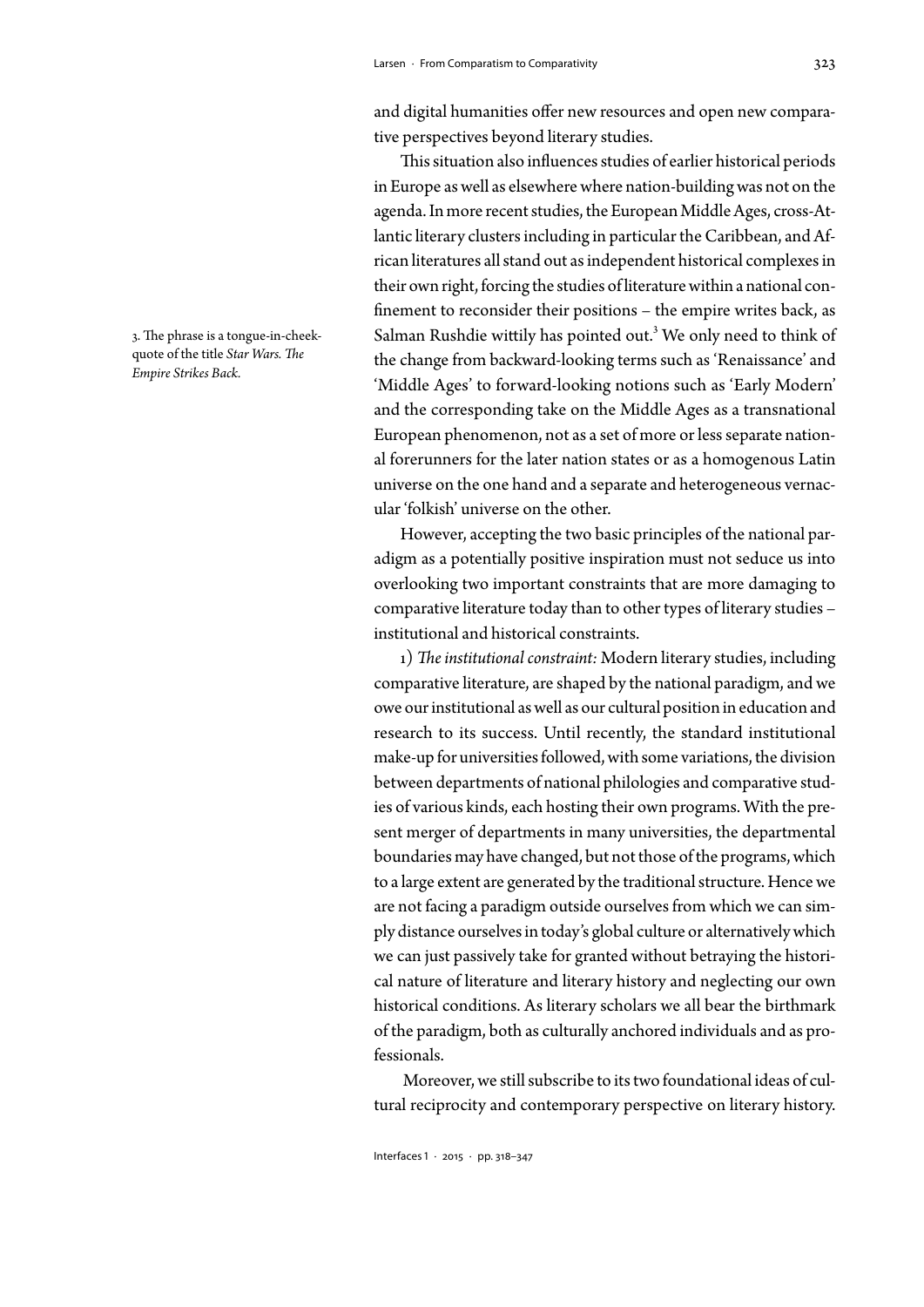But if we are not able to recast such assumptions as new guidelines for the actual rewriting of literary histories in the context of today's globalized cultures, we will continue to reinscribe ourselves into the national paradigm. By its very institutional nature it will always give priority to national literary studies in education, criticism and research and marginalise comparative studies, although the comparative perspective is precisely what is needed today and also appears to be most innovative in the contemporary literary research landscape, in particular within the framework of redefined local literary studies.

*2) The historical constraint:* The second constraint is also imposed on us from inside comparative literature itself. The constitution of the discipline in France and Germany in the nineteenth century has acquired the status of its starting point, almost *ex nihilo*, with the result that comparative ancestors and followers will always be judged relative to this originating moment, never in their own right. First of all, the basic notion of comparison is then closely linked to a *discipline*. This situation implies that we at the outset are working on a meta-level in relation to literary texts. In teaching and research we are more preoccupied with the life and death of the discipline and its institutionalized manifestations than with the life and death of the texts and literary culture at large in the broad landscape of languages and media where texts emerge, move, are translated, canonized or transformed and eventually sink into oblivion.

In other words, situating our point of departure on the level of the discipline in order to establish a conception of comparison will unavoidably highlight questions of methodology and theory and pay less attention to the production and the reading of texts. The standard corpus of comparative literature studies only rarely investigate aspects of texts that challenge the established method, or if they do (for example Charles Sainte Beuve as opposed to Fernand Brunetière) they usually only suggest a new theory and methodology that will operate in the same self-asserting way, only with other isolated textual details. *Les petits faits vrais* according to the discipline set the comparative agenda in a comparison between texts that are considered as literature within the national paradigm. In a nutshell, this is what characterizes comparatism as the type of comparative studies generated by the national paradigm.

However, a proper comparative reasoning should always be concerned with three interdependent and maybe at times discordant levels of comparison of equal importance for any comparative enterprise: 1) the meta-level of theory and methodology, 2) the level of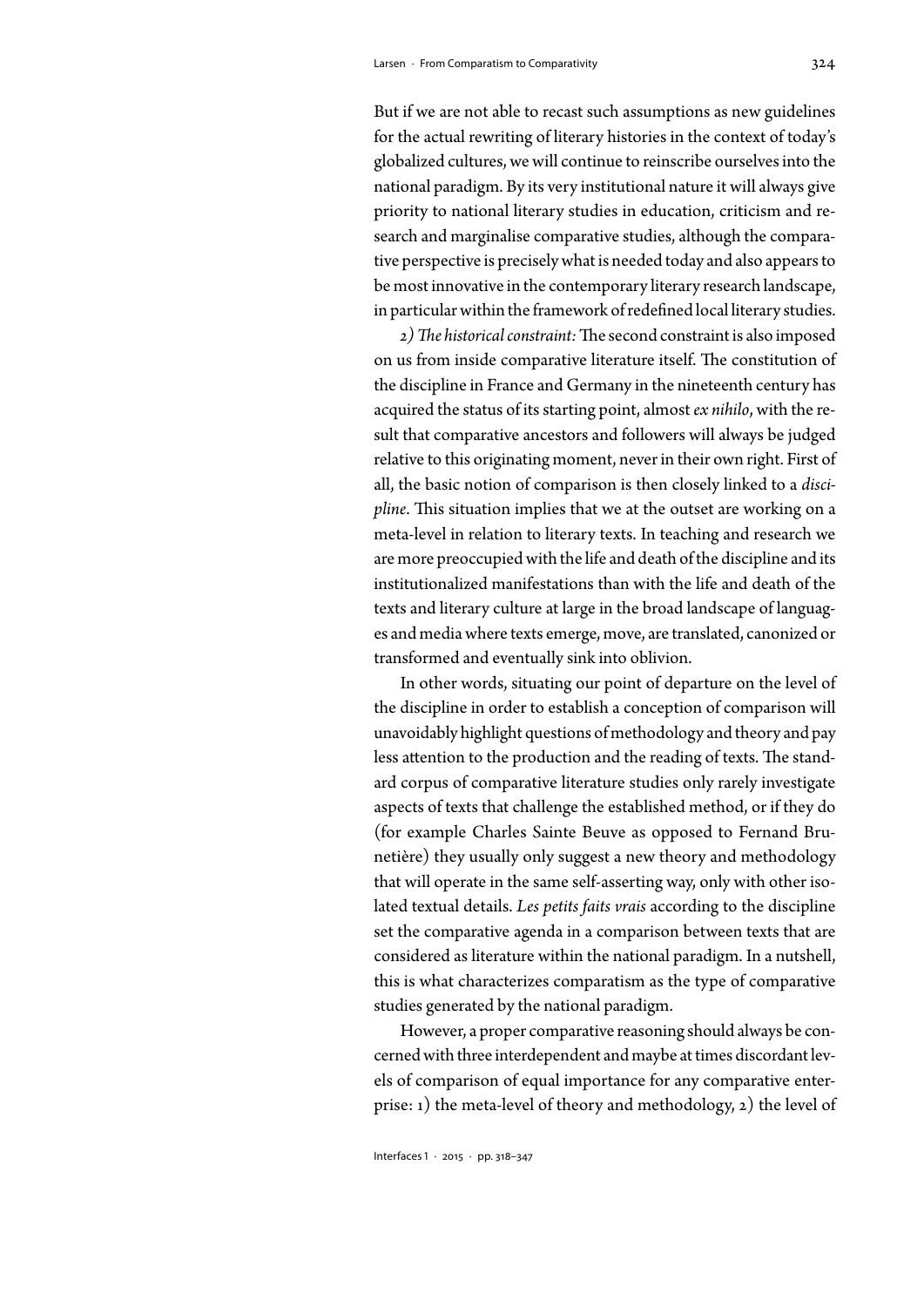production of texts and 3) the level of reading and reception of texts. These levels in themselves are not new, but two requirements for them are: 1) in an adequate comparative analysis, they have to be seen as interdependent; 2) the priority is not *apriori* given to one level, but will have to be defined by the comparison under scrutiny. Unfortunately, with the emergence of our discipline, the meta-level gained most prominence, and, step by step, comparatism became institutionalized as an authoritative theoretical and methodological paradigm which blinded us to other relevant aspects of comparative reasoning concerned with both textual dynamics and reception, which mostly became separate preoccupations in individual sub-disciplines like close reading or reception studies. Nevertheless, I shall consider each level in turn to unravel in more detail the potential of the suggested change of perspective in comparative studies.

# **The Meta-Level: from Cognition to Comparison**

In order to expand and revive our ideas of comparison I will briefly trace the history of comparative reasoning without a primary reference to its established time of birth around 1800 and with a view beyond its disciplinary meta-level toward the level of texts. This move will, I believe, make us more sensitive to changes not only in the contemporary literary landscape, but also invite us to reinterpret its history or histories. In other words, I intend to open comparatism to what I will call the comparativity of literary texts.

By comparativity I understand the potential of any phenomenon, texts included, to be compared with something else not specified in advance. Textual comparativity – comparativity for short – is the potential of any text to suggest not only one context, as the national paradigm requires, but several contexts where relevant comparisons may take place, perhaps including complementary or even irreconcilable dimensions. Any systematic exercise of comparison is not only a way of exploiting that potential, but also a way of reducing it by activating only some of the possible contexts through explicitly adapting a certain focus, and thus also self-reflexively pointing to the constraints and shortcomings of that focus. In contrast to comparatism, a valid comparative analysis cannot just focus on results that can be obtained by suggested causal explanations of influences or by way of a convincing demonstration of the historical rep-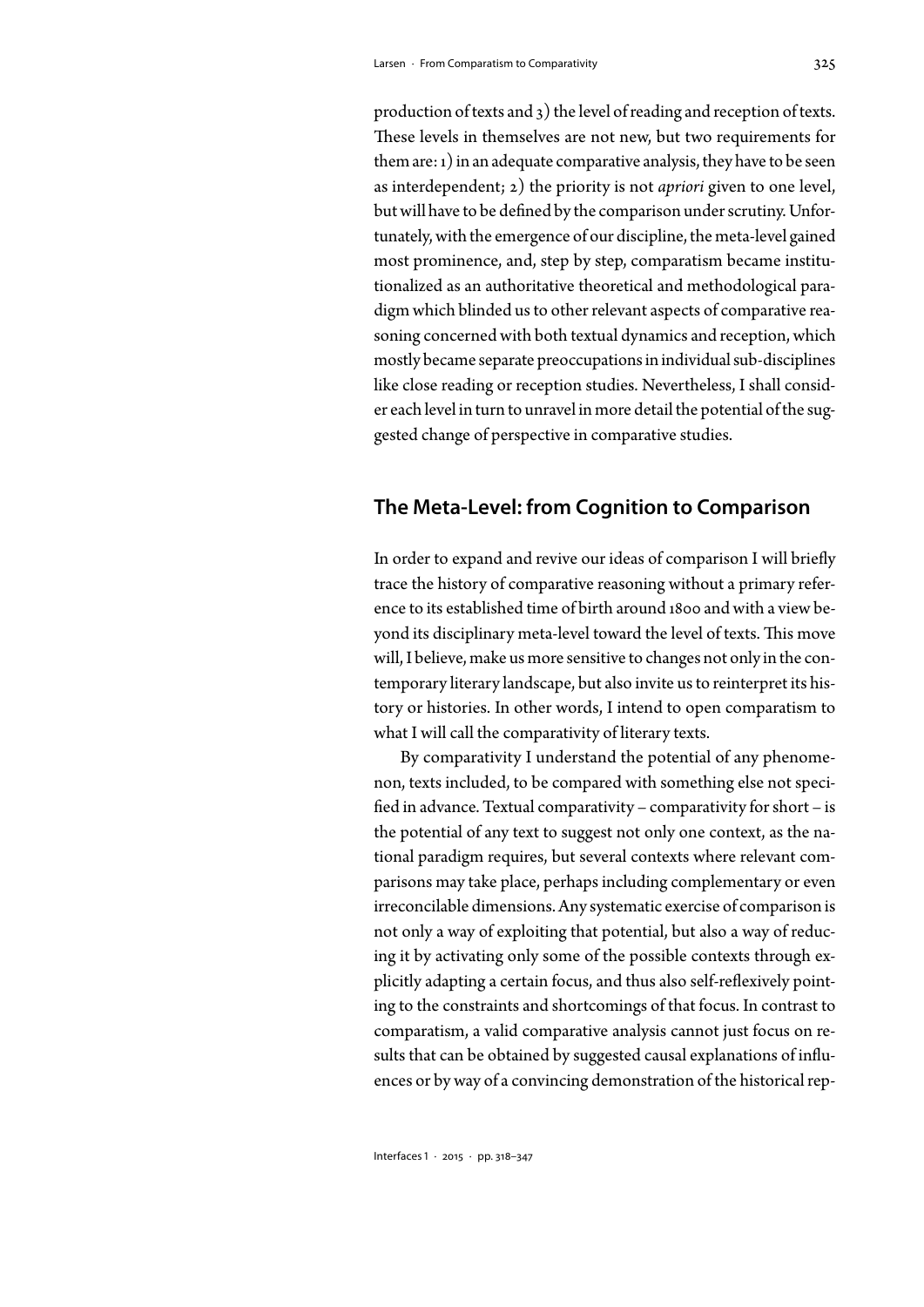4. I use the phrase "what we today would call literature" to highlight that the very notion of 'literature' has changed in Europe over time, and that similar notions and their histories in other cultures today may both differ and overlap. The broad notion of *poiesis* places literature under the much broader umbrella of human creativity and thus in a relation of continuity with other manifestations of the human potential for changing natural things. This idea was later incorporated in Giambatista Vico's use of the term *poiesis* in his *Scienza Nuova*  $(1725/1744)$  to evoke a new understanding of the fundamental historicity of the human life world. With the Latin term *litteratura* the fundamental relation to writing is emphasized and has remained so in literary studies, but until European Romanticism still with a much broader view of what is included in *belles lettres* than is usual today, although new genres like docu-fiction and autobiographical writing challenge our present-day ideas. Later, with the Romantic idea of the individual creativity of the poet, the notion of fictionality came forward, emphazising the power and freedom of the imaginative abilities of the individual poet to create a highly personal invented possible world, separate from reality and the types of texts that deal with that reality. In the twentieth century the idea of literature as verbal art, a particular use of language different from other discursive practices, gained ground. Here, the experiments with the material medium of literature became important, as in other art forms, and prepared for our understanding of literature as interacting with the larger media landscape of today, from film to digital art. In short, "what we today would call literature" could instead be called "fictionalizing verbal art." Other textual canons, like the Chinese canon used for millennia as part of the education of administrators, cut across any Western categorization. But today, in China and elsewhere, the westernized ideas of literature have gone global, propelled by the many international awards, not least the Nobel Prize, and resentativity of texts within periods predefined on the basis of dogmatically accepted European post-Enlightenment ideas about the sequel of historical periods. Often forgotten in the history of our discipline, or occurring with a severe delay, is the criticism of the standard Eurocentric periodization that became a necessary part of the constitution of literary studies within the national paradigm.

A glance at most surveys of world literary histories shows that they are divided into Antiquity, the Middle Ages, the Renaissance or Early Modern eras etc., and the presentation of non-European literatures is derived from this epochal structure as being contemporary with each of the large European epochs but with no historical trajectory of their own (Miner *passim*). Discussions of competing conceptions of history in different cultures are absent for comparative literary studies, and relevant features of texts risk being defined solely by their capacity to be absorbed by an established method, historical conceptualization of history or theory of literariness, making what is left out of sight irrelevant.

We also have to bear in mind that the comparativity of objects in general, not only of texts, plays an important role for the understanding of human cognition as such, beyond the particular causal and representative take on comparative literature or any other particular discipline. Aristotle already insisted on this point in Part IV of his *Poetics* when he introduced the fundamental cognitive process of imitation through comparison as an underlying theoretical prerequisite for the understanding of *mimesis* as a basic feature of literary strategies, particularly when it comes to drama.His genre-based conception of what we today would call literature<sup>4</sup> builds on a comparative analogy with natural things, which as first substances (*ousiai*), are understood within a system of kinds, *genos*/*eidos* (genus/species). But according to Aristotle, literary practice could transcend the natural order through comparative strategies. This assumption gave rise to his theory of metaphor as analogical reasoning whereby elements that do not belong to the same natural kind nevertheless, experimentally as it were, are being linked to each other through comparative, analogical inference. For Aristotle, comparative reasoning is a cognitive experiment, not an application of a given theory and methodology.

Aristotle finds a more recent supporter in the American philosopher Charles Sanders Peirce, who in his 1903 Harvard "Lectures on Pragmatism" differentiated three types of reasoning: the deductive type, moving from axioms to individual instances; the inductive one, moving from individual cases to general principles; and finally the

Interfaces 1 · 2015 · pp. 318–347

the modern marketing of literature through media conglomerates. This process is an object of study in itself for the globalizing processes underpinning the reconsiderations of comparative reasoning undertaken in this article.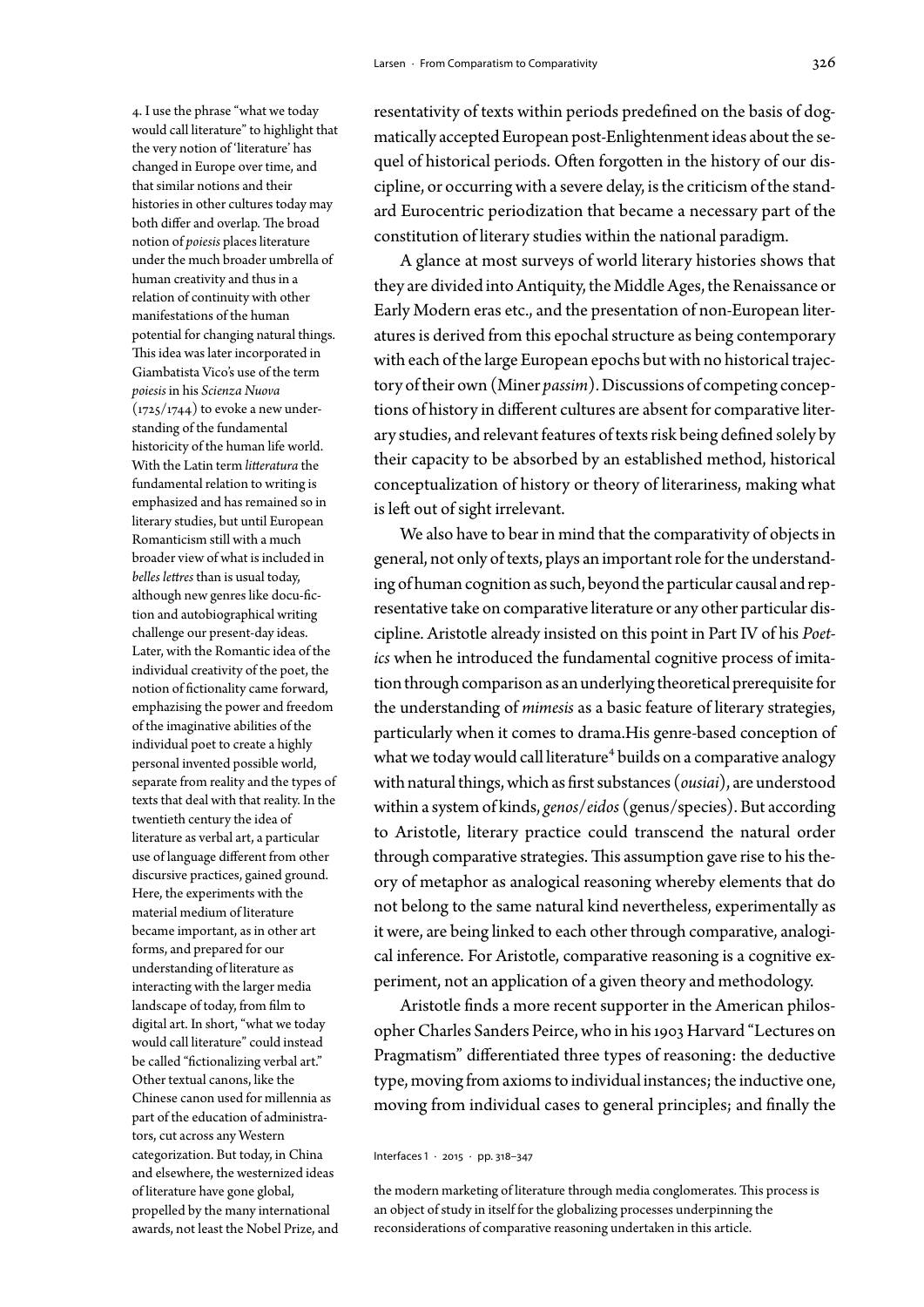abductive type (Lecture  $7, 3$ ) which is where comparativity comes in. When encountering an unknown phenomenon, we try to integrate it experimentally in known categories by comparing details in the unknown phenomenon with what we know. This analogical reasoning, as Peirce says, uses metaphors and heuristic similarities to establish an experimental but qualified guess about the nature of the unknown phenomenon based on previous experience which then later has to be tested rigorously. Analogical reasoning as scientific reasoning proper is essential to medieval thinking, which is a crucial source of inspiration for Peirce. Instead of abandoning analogical reasoning altogether as unscientific parallelisms without any explanatory power, as may happen in modern science, Peirce insists on its importance for a necessary prescientific hypothesizing leading to scientific reasoning, also beyond chains of causality. Thus, analogical reasoning is instrumental in avoiding the simplicity of causal dogmatism and in accepting a more differentiated take on explanations, as is needed in comparative studies.

With a modern resonance in Peirce among others,<sup>5</sup> Aristotle's approach to the field of literature seems to me to be an abductive attempt to ground a discipline that was framed by his epistemology and his general philosophy of things, not only a particular literary or aesthetic theory. I believe that this broader cognitive view opens the discipline to a much larger and also more experimental sense and practice of comparing than is legitimized by the established practice of comparative literature. Then, the building blocks of comparative literature, causality and representativity in relation to European national histories are just two of several possible constituents of a comparative meta-level, which allows for a much more context-sensitive comparative take on cognition and a broader view of comparative reasoning. This is a lesson that Aristotle has already taught us but which our discipline has forgotten, and with this oblivion an important potential also disappeared for productive self-criticism of theories, methods and perspectives.

# **Textual Production: from Comparativity to Comparatism**

On the level of textual production, the second interdependent level, it is clear that the long tradition of *imitatio* in European literature, and similar trends in other cultures with an equally rigid canon forma-

Interfaces 1 · 2015 · pp. 318–347

5. See also Leatherdale (science) and Fishelov (comparative literature).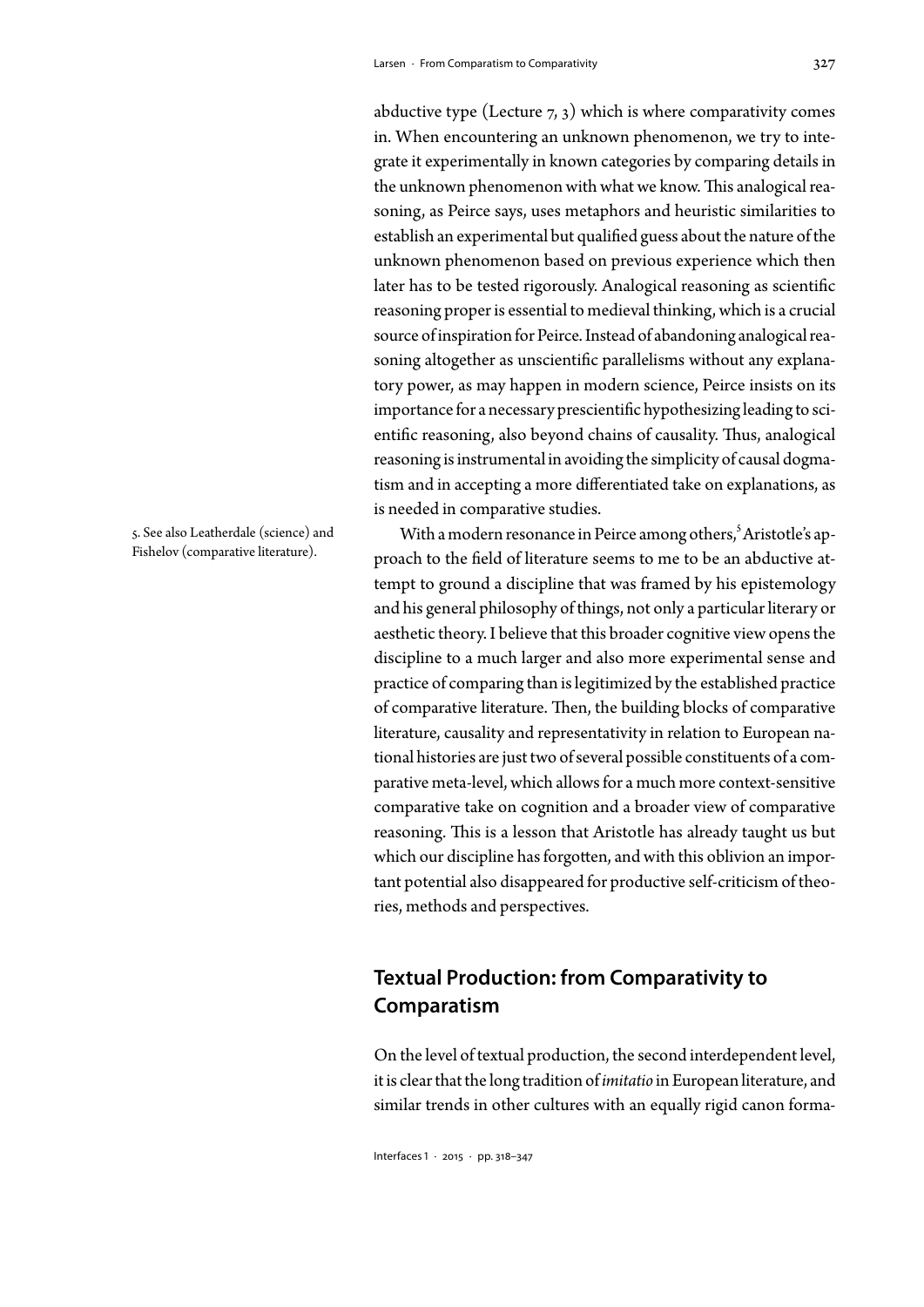tion, is a principle of textual production based on the comparativity of the texts of the predecessors. Look to the Greek models, Horace teaches in his letter to the Piso family, or *Ars poetica* (v. 304–32). The many treatises on poetics and on textual production were two sides of the same coin; there was no need to single out a specific academic discipline like comparative literature. All cultures practicing canonically-based imitations automatically created a huge intertextual universe constituting the literary tradition based on the comparativity of texts as a resounding echo of the tradition. For written literature, China is a case in point; for oral literature the aboriginal Australian songs of the dreamtime is a privileged example.

The French *querelle des anciens et des modernes* that broke out at the end of the seventeenth century is the most widespread sign in Europe that this tradition was about to collapse. It is not the only one, as the earlier Italian debate around Torquato Tasso's *Gerusalemme Liberata* in relation to the newly translated Aristotle shows (Finucci), but the French debate set the agenda across Europe. One of the reasons for its prominent role is that the focus of the controversy was the emerging genre of the modern novel and the new acceptance of prose fiction as a potentially canonical literary form. In a way, the debate paved the way for a genre that grew to be *the* dominant literary genre across the world today. The fierce discussion revolved around a historical problem: was literature in the modern vernaculars able to develop not merely new works but also new forms and discursive types that would surpass the authoritative classical authors? Ancients like Nicolas Boileau said no; moderns like Charles Perrault said yes.<sup>6</sup> A special position was occupied by Pierre-Daniel Huet. Using the novels of Mme de Lafayette as a case in point, he tried in *Traité de l'origine des romans* (1670) to provide the emerging modern multi-focalized novel with a recognized literary status as a genre on a par with tragedy and other canonical genres. Here it may be important to note that the term 'modern' was not identical with later terms as 'modernism,' 'modernity,' 'modernization' and such like. The French debate used the word 'modern' in its sense of 'modo' in medieval Latin: "recently, right now" (*cf.* the adjective *modernus*, also in medieval Latin). The modern therefore refers to what has recently occurred, in short to the contemporary.

On the one hand, on both sides the debate was fully embedded in Aristotelian thinking: genres are the basic natural forms which legitimize literature as genuine imitations of nature, and the competitive *aemulatio* only concerned the production of even better exam-

6. See Hans-Robert Jauss' large introduction to Charles Perrault's *Parellèle des anciens et des modernes*.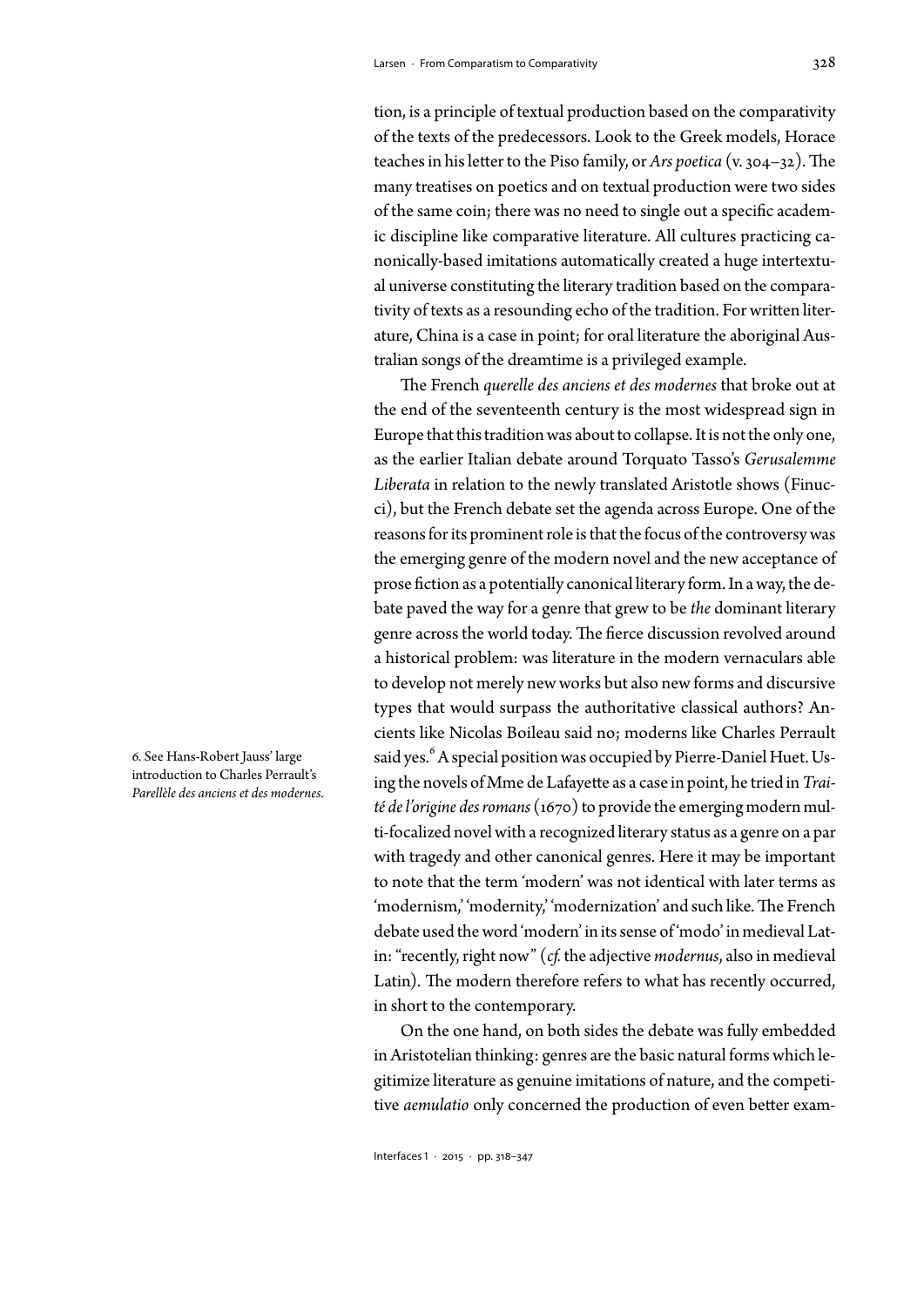ples within the given genres according to accepted rhetorical standards. On the other hand, the new idea which took shape in the French debate was that the contemporary period existing at any time has in itself a normative value, also comprising the evaluation of literatures of the past and without giving priority to the standards of the earlier periods. According to the dawning new insight, it is in the nature of norms to change, foundational norms included, in a process propeled by the literary practice itself. From Huet and the other 'moderns' there is a straight road to the programmatic evocations in the early literary modernism in the second half of the nineteenth century, in particular with Charles Baudelaire and Arthur Rimbaud. There is however an important difference: for Huet the modern is still qualified in its deviation from very precise past standards and the creation of a possible new type of canonicity, whereas in Rimbaud's outcry the modern is taken as something absolute, the contemporary as an autonomous temporal bubble, only oriented, if oriented at all, beyond the contemporary toward the future. As for canonicity, past or future, he could not care less.

Placed at the beginning of this process of terminological and ideological transformation, Huet is less radical. For him the emergence of a new genre in itself is not the decisive aspect, but its claim to a competing canonicity is. The aesthetics of *imitatio* could no longer provide the only necessary conceptual framework to cope with this situation. Therefore, the later adoration of the unique creativity of the individual genius or of the particular canonicity of each emerging national literature called for a new independent meta-level to replace the classical set of normative transnational rhetorical guidelines. Its role should be to enable us to establish a theoretical and methodological platform for a discussion not only of competing examples of the genres and styles handed down to us since Antiquity, but also of competing definitions of literary canonicity in relation to new literary trends. Without new guiding principles literary culture could end up being completely atomized by following whatever appeared as new, and thus it required some kind of ideological support. Aristotle's meta-level was constituted in relation to his natural philosophy and thus opposed to the historical change of literature. In contrast, the new type of meta-level grew out of evolving literary practice itself, transcending the existing norms of textual comparativity related to the fixed genres. It became a meta-level that should steer the preoccupation with literature through its unavoidable historical changes without losing a shared sense of literary quality and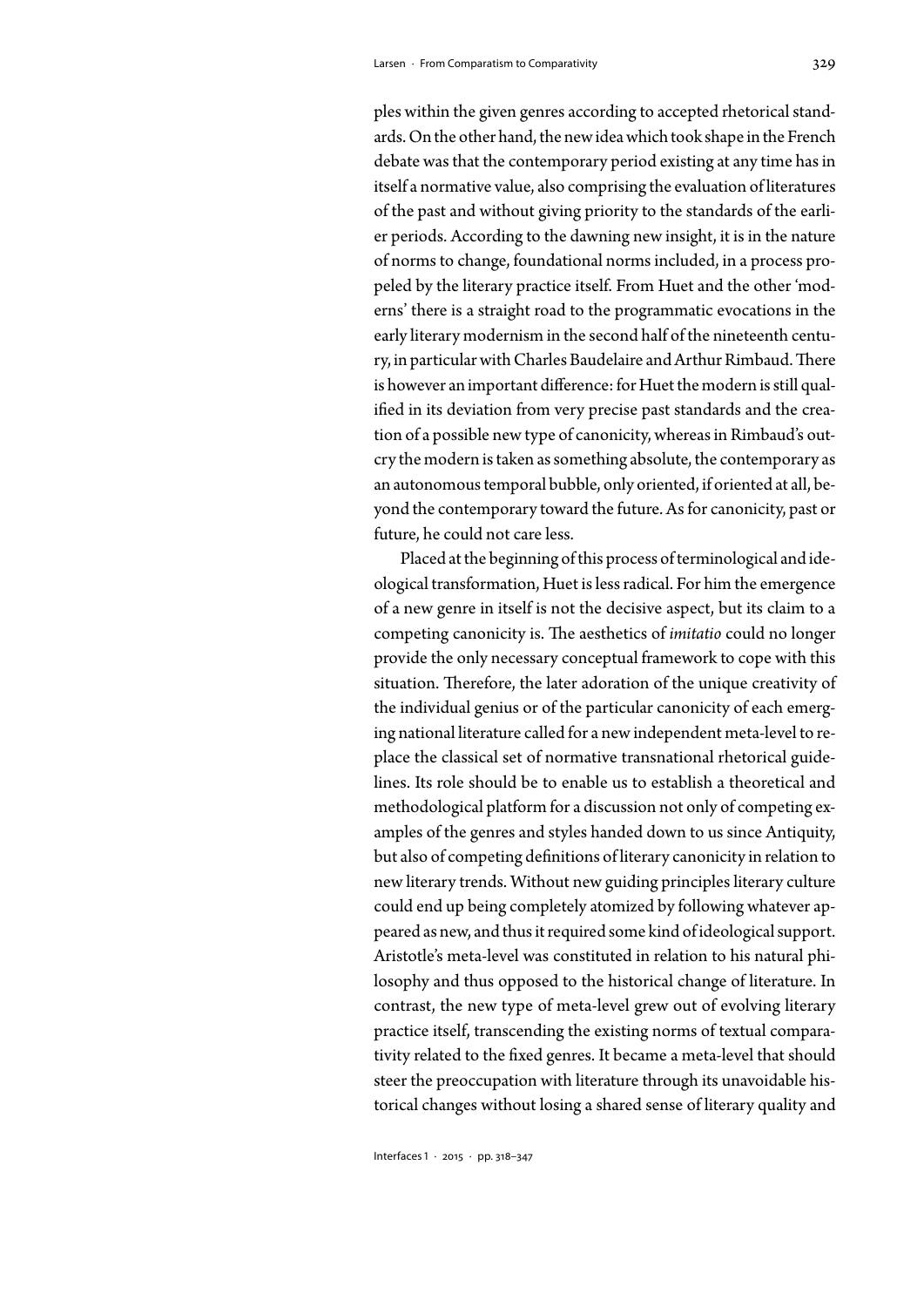importance or, as became the case with the national paradigm, should aim at controlling this changeability through new institutionalized practices in education, criticism and research.

If, for a moment, instead of our own discipline from around 1800 we take as our basic point of reference the long period of imitation as a comparative literary practice, we can see from the very outset how deeply conservative and traditional the new discipline of comparative literature also became in spite of its innovative ambitions. In fact, imitation as a normative practice to be left behind and the new discipline of historically concerned comparatism share the same argumentative structure. In both cases, comparison is a bipolar event, or, in more complex cases, it can be broken down into a series of such bipolar events. From the starting point of a basic invariable – the canonical text, the text exercising an influence, or the core characteristics of a representative text, author or national literature – this invariable component, by way of more or less rigidly conceived causal links, produces variables, to wit, new examples of a genre, new authors influenced by the stable canon, or new texts dominated by the features most prominently present in a representative author.

'Invariable' is here used in analogy with formal logic, but not in the same strict sense. What is invariable is the reference itself, not the use of it. One cannot *not* refer to a preceding text with a canonical status, a causal effect etc. But, as we know, all the standard references to for example Homer and other classics often go beyond passive imitation or mere quotation and, in the spirit of *aemulatio*, create rewritings but without transcending the normative standards.

The much acclaimed radical new orientation of comparative studies by the introduction in the 1960s of terms like 'intertextuality' and 'palimpsest' clearly falls within this traditional cognitive pattern of comparatism. However, these new terms gave the traditional thinking a twist that already began to turn in the debate between *les anciens et les modernes*, and similar debates across Europe, and eventually changed the comparative agenda. Here, the point of departure was an emerging and unstable new phenomenon, the variable, in the shape of the outline of the modern novel. That is to say, a reference that is chosen, not ordered and therefore a matter of debate, in contrast to the obligatory invariable traditional standards. This variable then serves as the point of reference for a re-evaluation of the status of the tradition itself, the invariable, beyond the possible imitative recycling in individual texts, with the aim of discovering new and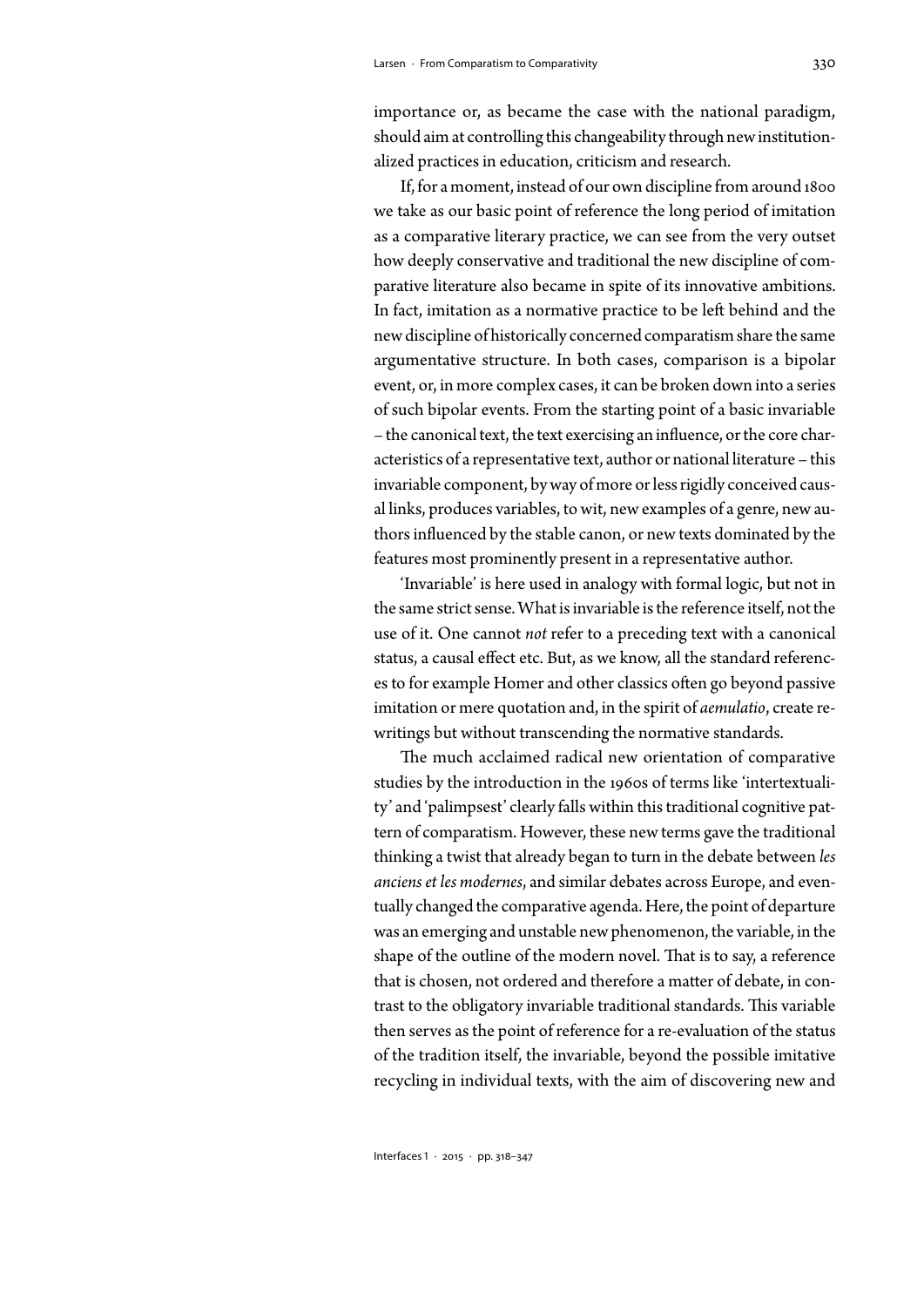hitherto neglected literary potentials within or, more importantly, beyond it.

What does this mean? We shall take a brief look at Derek Walcott's *Omeros* (1990)*.* It is clearly influenced by Homer in a way that can be subsumed under the category of causality, from the reference to Homer as the canonical invariable to Walcott as the variable. But this is only half the truth, and not the most important half. More importantly, Walcott allows us, retrospectively, to reinterpret and thus actually change the tradition by taking a new position vis-à-vis the comparativity of Homer. He reshapes Homer and unravels or even produces new Homeric potentials, changing him from an obligatory reference to a chosen reference in this particular postcolonial context. The comparativity of a new genre or text can only unfold in future texts when they also reshape the past in a dialectical movement. Thus, both Homer and Walcott are recontextualized historically and open up new comparative perspectives.

In contrast, traditional comparatism, either manifested in imitative textual production or in the academic methodology of comparative literature, is a unilateral movement, inevitably turned toward the past before it turns to the present, but never to the future and never back again. While the creative textual production of Romanticism indulged in hybrid genres, emergent forms, fragments, arabesques, grotesque and phantasmagorical prose etc., the newly established contemporary comparative academic disciplines recapitulated, as it were, the principle of imitation on the meta-level of literature and translated it into a normative methodology, separating it from the explosively unfolding literary practice of its time.

At this historical juncture Germaine de Staël's erratic but innovative *De la littérature considérée dans ses rapports avec les institutions sociales* (1800) is considered to have laid the ground for comparative literature within the national paradigm. It is inspired both by the new historical and national ideas from the end of the eighteenth century and by the older French debate. The first part, "De la littérature chez les Anciens et chez les Modernes," refers directly to the old debate but also amalgamates it with the ideas about nation and literature formulated by contemporary German Idealism:

In all literatures we have to distinguish between that which is national, and that which belongs to imitation […]. Imitation as artistic principle, as I have shown, does not allow for infinite improvement, and in this perspective the moderns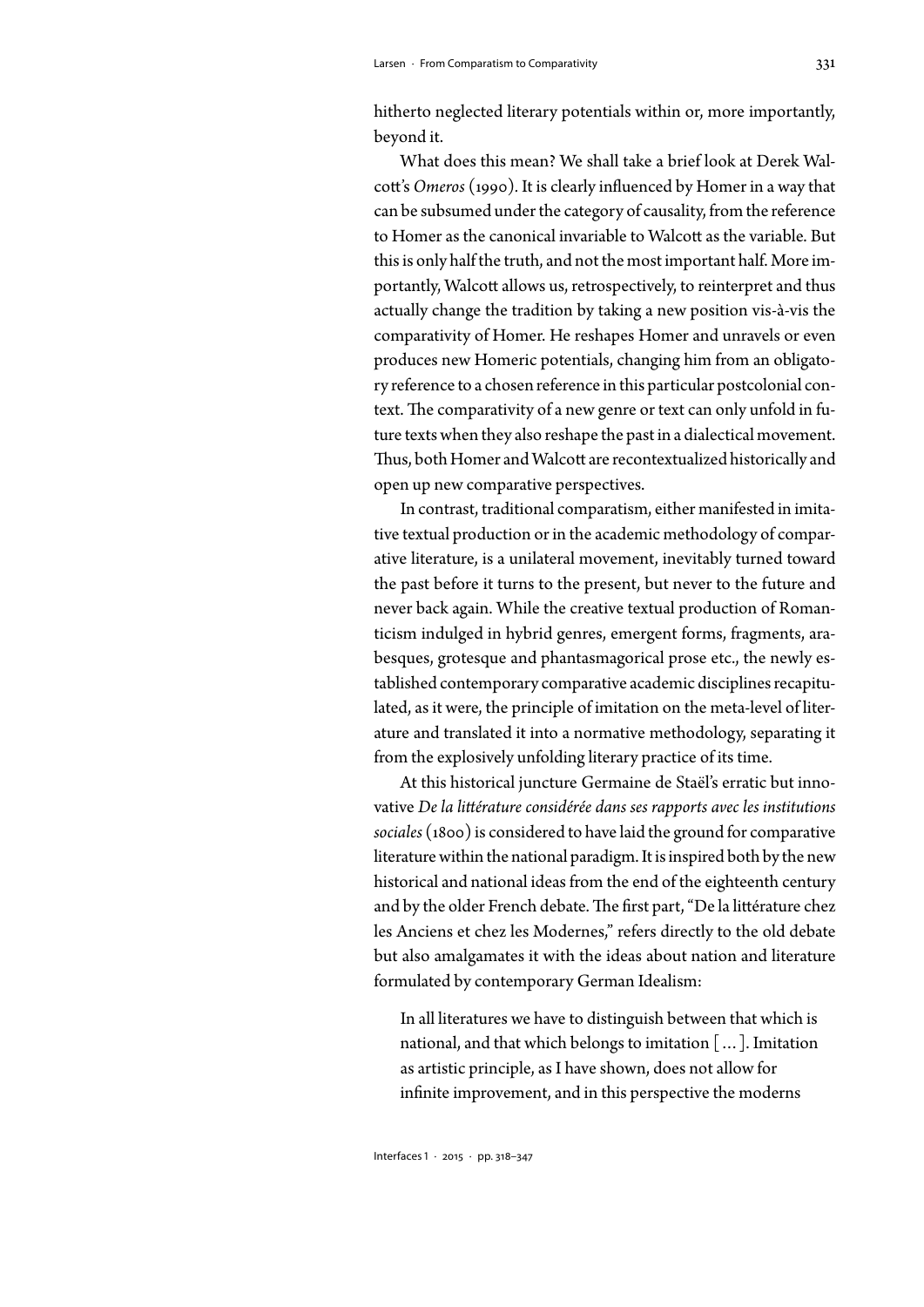incessantly create and recreate the old anew. […] Even the greatest genius transcends only to a minor degree the intellectual level of his time. (vol. 1: 92, 149, 147, my transl.).

Particular literatures are locally anchored and typical of their period, and also depend on social institutions and a regional, climatic, and, consequently, naturally determined mentality. (Mme de Staël advocated the revived climate theory of the eighteenth century). On this basis, literatures old and new are assumed to contribute to a society's and a culture's historical transformation toward a more profound and comprehensive sense of humanity in line with Enlightenment thinking. Literature does not just *have* a history, but *creates* history.

Beginning in France by the end of the seventeenth century, spreading to other European intellectual centres, and recapitulated by Mme de Staël, the two principles evolve that I have pointed to earlier as the cornerstones of the national paradigm: the dynamic interaction between literature and culture and the priority given to contemporary criteria for quality and relevance. What is also clear from Mme de Staël is that the comparative discipline was born as the Siamese twin of the national philologies – the latter provided the map of the nationally or regionally based body of texts which the former exploited for its comparisons. This map presented the cultural hierarchies of texts at the superior producing end or inferior receiving end of causal influences, extended to a hierarchy between national literatures upgrading those regarded as most representative of their time as a whole – mainly England, France and Germany, the socalled golden triangle of comparative literature. They act as the most persistent invariables of comparison. Hence, when national literature is challenged, not as a category but as *the* basic category, so inevitably are comparative literature and the notion of comparatism that goes with it.

Although agreeing on this fundamental cognitive pattern, two diverging methodological directions evolved from the early foundation of the discipline. One was the *positivist* direction, rigorously pursuing influences between textual pairs with a meticulous eye for textual details (and also some contextual biographical details), but without any sense of the text as a whole. With influence as a key term, the basic principle was one of *causality* between elements supplemented by various theoretical superstructures. A few representatives examples range from Wilhelm Scherer via Ferdinand Brunetière to Fernand Baldensberger and Paul Tieghem and, to a certain extent, right up to René Wellek or René Etiemble.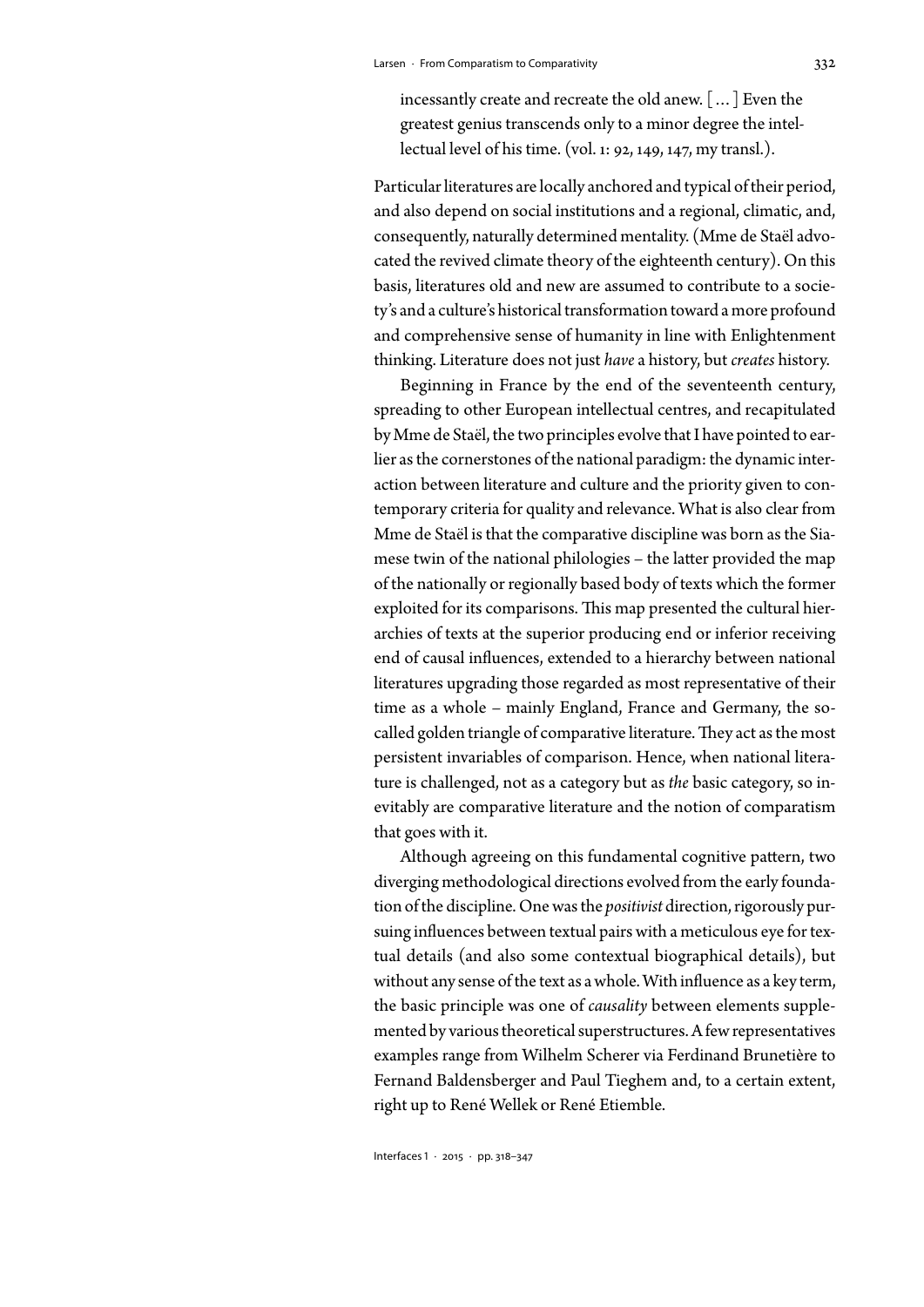The other trend was the *developmental* direction, looking for the ways in which literature was a historical agent within a proto-Hegelian notion of history. Here, the main interest was to single out typical textual or contextual details which as a *pars pro toto* were seen as embodiments of an entire cultural or textual dynamics. The basic principle was *representativity*, not causality, with Georg Brandes as an important proponent together with Jacob Burckhardt, Wilhelm Wölfflin, Benedetto Croce and later György Lukács, Erich Auerbach and maybe Ernst Robert Curtius. Both major comparative trends are situated within the tradition of individual human agency shaped by European Enlightenment and Romanticism. The positivist school set out to explain the emergence of texts from psychological or social features conceived as causal drivers for the authors, while the other school saw the personality of the great author as a type, a comprehensive representation of his (rarely her) epoch and an embodiment of its developmental potential.

What was marked, positively, with the new comparative discipline, but hardly integrated in its thinking, was the necessity in any comparative practice to continue to consider the relation between at least two interacting levels: 1) the meta-level, which, however, can no longer provide the necessary initial definition of an invariable basis of comparison; 2) the production of literary texts, where imitation, although abandoned as *the* unquestioned basic principle, generated together with experiments a double driving force of literary production, as manifested in a flourishing genre hybridity on the one hand and an active neo-classicism on the other.

What follows today from this situation is that in the literary field – the texts and the study of them taken as a whole – comparative reasoning can take as its point of departure no unchallenged invariable, like a canon, a dominating author or literature, or a certain methodology and explanatory paradigm. There will always be multiple context-dependent perspectives on comparison and several relevant points of departure to be considered and reconsidered according to the concrete comparative project at hand.

The basic tension between the local and the global, or the transnational, which now has become the core of the world literature perspective, in each case requires a definition based on a careful argumentation for what is actually local in a given context and what is translocal, what is central and what is peripheral, what is minor and what is major, what is original and what is translation, and a clarifi-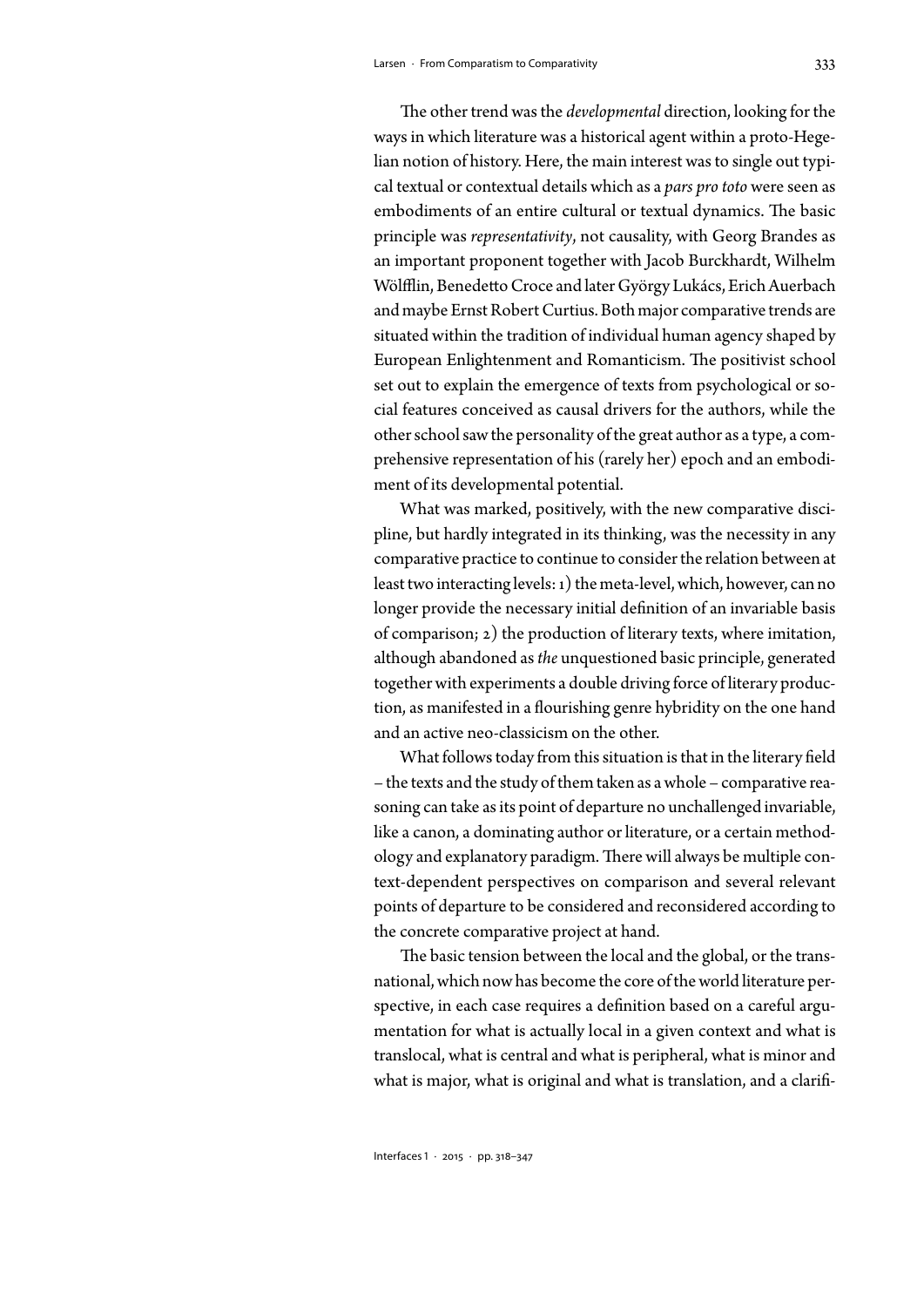cation of what the relevant focus of comparisons between such entities may be.

In today's comparative reasoning we always have to work with variables, as is also the case on the level of theory and methodology. One may say that traditional comparatism works *between* predefined national literatures, while modern comparative reasoning, in line with world literature studies, works *beyond* them and between entities defined contextually together with the given comparative project. As in the case of Newtonian physics being challenged by quantum theory, the latter does not refute the former completely, but outlines its boundaries by transcending them.

# **Textual Reading: from Methodological Application to Explorative Comparison**

Therefore, a third interdependent level of comparison will have to be introduced, the reading practice, but as a practice which does not apply but requires or initiates a particular theory and methodology and takes a more complex view of the comparativity of texts. In "The Location of Literature" (2006) Rebecca Walkowitz introduces this perspective through her concept 'comparison literature' in a critique of what has more often been labeled 'migrant literature.' First, she distances herself from the temptation to accept a new invariable: the biography of the writer as a migrant. Instead, she opts for the term 'literature of migration' as the literature of cultures defined by processes of migration that embrace everyone who belongs to it, although not in the same way, whether this literature is written by migrants or indigenous writers (a separation at times difficult to make). For her, then, comparison literature is understood as literature that defies our reading protocols as they have been developed in accordance with the methodologies of the national paradigm, presupposing a clearcut distinction between what is inside and what is outside a culture. Instead, and on any level of the text, reading requires a particular definition of the boundaries across which comparisons have to be made in order to produce an adequate comprehension of the text, be it boundaries of circulation, of travel, of characters, of genres, of metaphors, of languages or of cultural values.

This reading practice implies a call for theory to enable the reader to compare differences which cannot be harmonized by a similarity, as was the case of both traditional comparatist trends: influenc-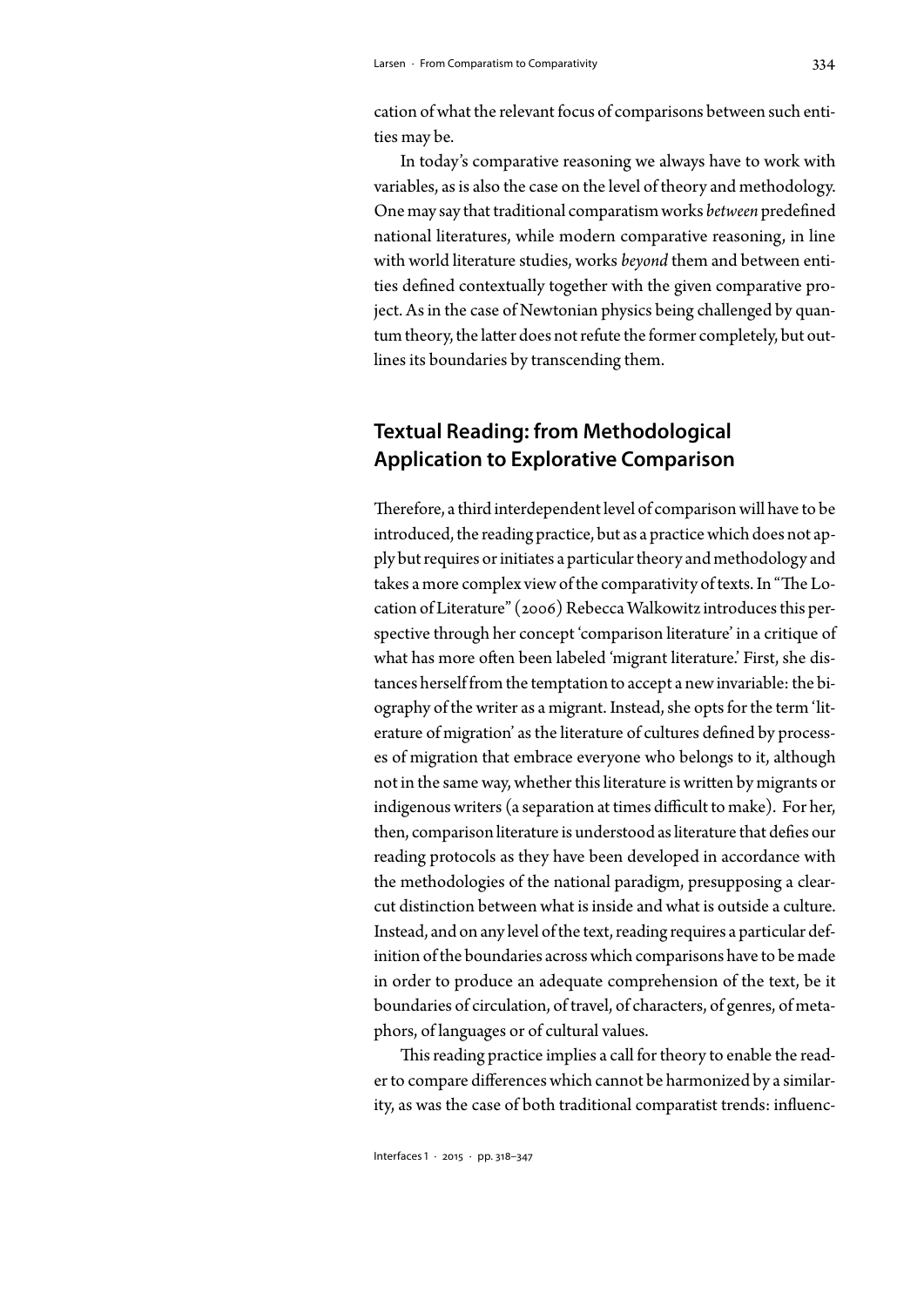es are detected through similarities which in turn are explained by chains of causality; representativity is revealed by analogies between, on the one hand, micro-features in texts and personalities and, on the other, macro-features in the contemporary cultural context. In the type of reading envisioned by Walkowitz, comparisons connect different elements without abandoning their difference and without placing them in a hierarchy that reinforces the theory of centre and periphery as it happens in classical comparatism or in post-colonialism. There may be influences involved and also representative elements, but they will never be the whole story and not always the most important story.

More recently the Australian literary scholar Ken Gelder has worked along the same lines in his paper from 2010, "Proximate Reading: Australian Literature in Transnational Reading Frameworks." As the title suggests, he proposes a 'proximate reading.' With this term he is not suggesting a reading on the basis of what *is* proximate, but what by the adopted literary strategy is *brought* into a proximate relationship – as when the East is made proximate to Europe by the orientalist projection, or when the Middle Ages is made proximate to Romanticism by the latter's medievalism. Reading in a transnational perspective, according to Gelder, is to study the proximity strategies of texts involving elements that are not in and by themselves proximate, and thus explaining what it means in a particular context that they appear in proximity, how it is brought about and how the difference or remoteness between the compared dimensions is dealt with across linguistic, cultural or regional boundaries.<sup>7</sup>

What comparison on such conditions requires is a meta-level that does not define what the right way of comparing is by building on at least one pre-established invariable component, but rather a meta-level that sets the theoretical and historical conditions for a recontextualization of the text on the basis of the possible contexts opened by its comparativity. This is actually what literature itself does when inspired by non-European cultures, and vice versa, or what literary studies do when reinscribing earlier periods in the present, as is the case with *e.g.* the recontextualization of medieval literature in contemporary culture different from the medievalism of Romanticism and also from the denigration of it used to underpin the selfunderstanding of the Renaissance. Recontextualization is the key word for experimental comparative reasoning.

If traditional comparatism were to pursue the same project the verdict would be harsh and immediate: unscientific anachronisms

7. Similar ideas are developed by the Chinese comparatist Shunqing Cao in his *The Variation Theory of Comparative Literature* (2013) with a comparative East-West view on texts, histories and theories.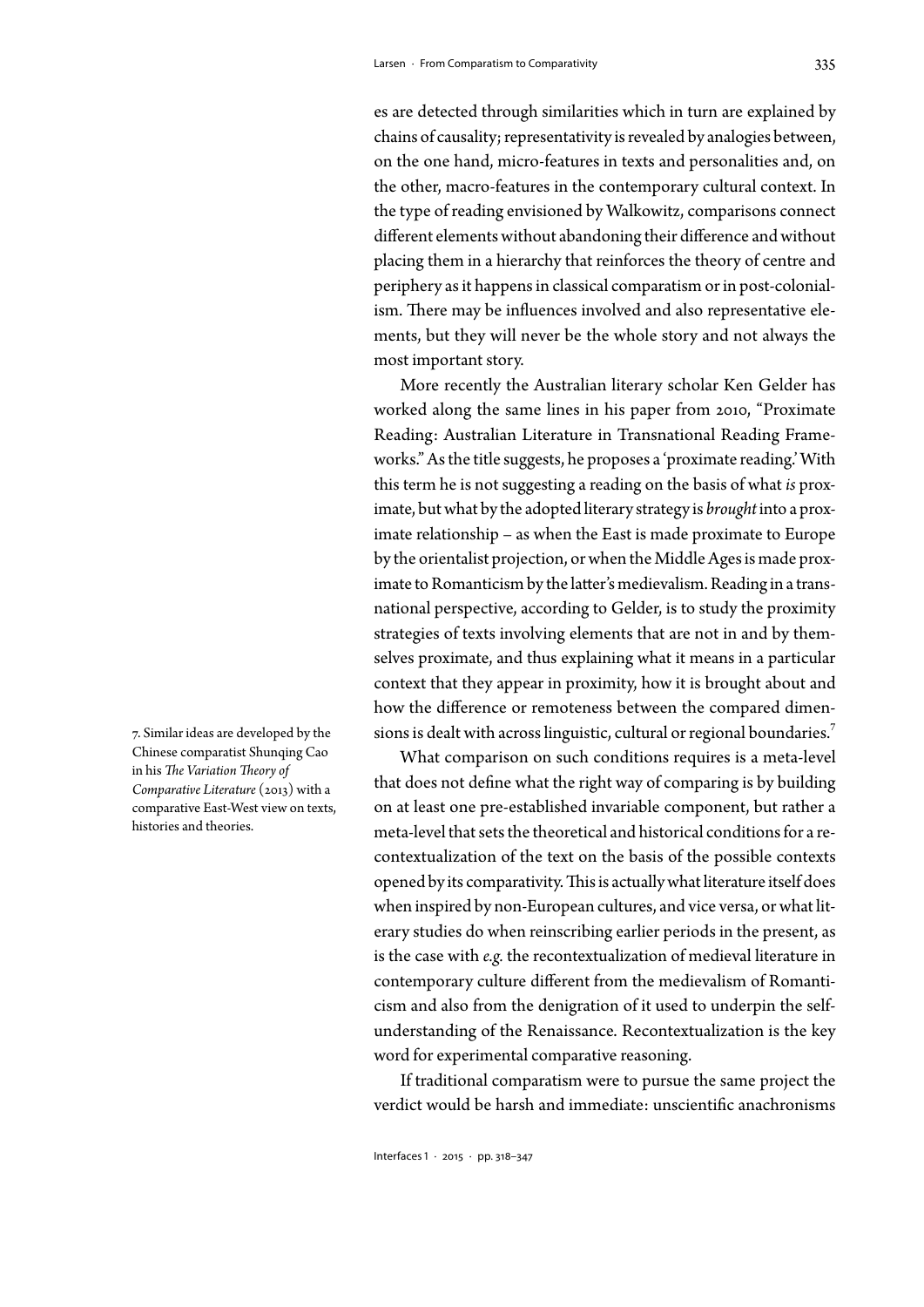and analogies. But today's multicultural life world is characterized by the interaction of such differences, where multiple and non-synchronous histories inside or outside the European linear and proto-teleological take on historical epochs coexist in the same cultural space without causal links between them or without an unquestioned representative status ascribed to just one of them. When similarities are pointed out they are not taken to be analogies *in re* but eye-opening invitations to engage in recontextualizing experiments in theory and analysis (*cf.* above on Aristotle's *Poetics*). For Walkowitz and Gelder, the task of comparative readings is to make literatures that are shaped on this cultural condition an object of study. The overall ambition is both to create a new dialogue with literatures of the past, as exemplified in the case of Walcott, and also to redefine the task and tools of comparative studies.

In line with comparative reasoning prior to the national paradigm and traditional comparatism, this approach is built on a productive awareness of the multifaceted comparativity within the texts, which calls for a particular formulation of theory and methodology depending on the chosen context and the focus of comparison, but also has a clear recognition of the need for theoretical rigor in the theories and methods brought into play with regard to the production and the reading of the texts. The self-criticism inherent in this type of comparative reasoning is directed toward the focus of the investigation, the particular exploitation of the text-based comparativity and the relevance and sharpness of the theoretical underpinning.

#### Comparative Reading 1: a Case of Comparatism

 I will conclude my reflections with two sketches of alternative readings of the Nigerian writer Chinua Achebe's *Things Fall Apart* (1957). The novel is written in a society in transition from a colonial to a postcolonial status modeled after the European nation state, pushing the traditional tribal social and cultural structures across the Nigerian borders into the background. But the new state cannot erase the power of tribalism in the everyday life of people, their values, norms and world view, and the traditional culture penetrates into the political life which often appears as a failed projection of Europe onto the African map. Before independence the literature of this proto-national state had, in accordance with the national paradigm, no status as a genuine literature and was hardly published or read anywhere.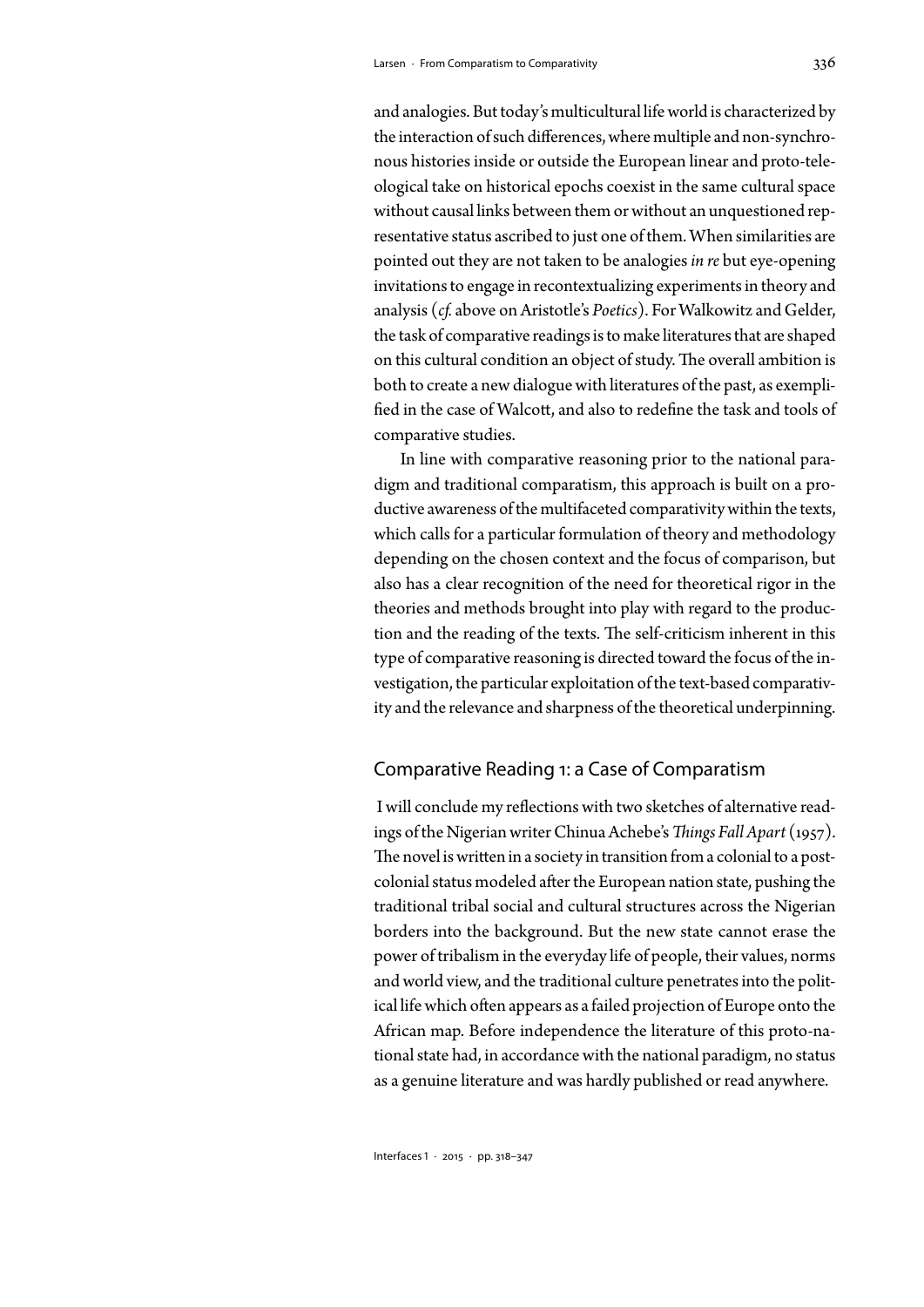Achebe's novel marked the first major international breakthrough of African literature with global repercussions, but was written in English and published in London. It launched a heated debate about which language to use in order to create a Nigerian, or indeed African, literature – the indigenous languages with a strong oral tradition or the colonial languages? At the same time, the purpose of African literature opened another important debate: did writers want to create a national literature, and thereby support self-awareness and also elementary literacy, or to place African literature in the world as a literature on the level of any literary body of text, but different? Achebe's solution was to use English in order to change it according to African conditions (Achebe, "English"), and he has actually become both an icon in Nigeria and also a strong African voice in the international community. In other words, he succeeded both in inscribing himself into the national paradigm of the immediate colonial past and revising it in the new cultural conditions of the independent nation in a postcolonial and more broadly speaking in a global culture.

After Achebe's novel appeared, there was no doubt that African literature had gained the status of a modern canon competing with the traditional national literatures in the European languages. The number of prizes, the Nobel Prize included, translations and sales figures inside and outside Africa proves it. At the same time, the contribution of literature to the debate of national languages and differentiation of national identities has gained a growing importance across the continent, also having an impact in the old empirical centres through a wave of migrant writers.

In a sense, Achebe's groundbreaking novel has made possible a new understanding of the national paradigm. The novel and the debates it occasioned have the potential to reorient the basic components of the paradigm. Achebe was instrumental in breaking up the hierarchies between European and non-European literatures, between original languages and translations, between the oral and the written, between European and local vernaculars, between past traditions and modern conditions, between the ideal shape of a national culture and the protonational cultures emerging in postcolonial environments. Although adapting to the literary standards of European genres and forms, by their literary practice the new African literatures challenge the national paradigm beyond the African continent and therefore also the type of comparative reasoning that goes with it.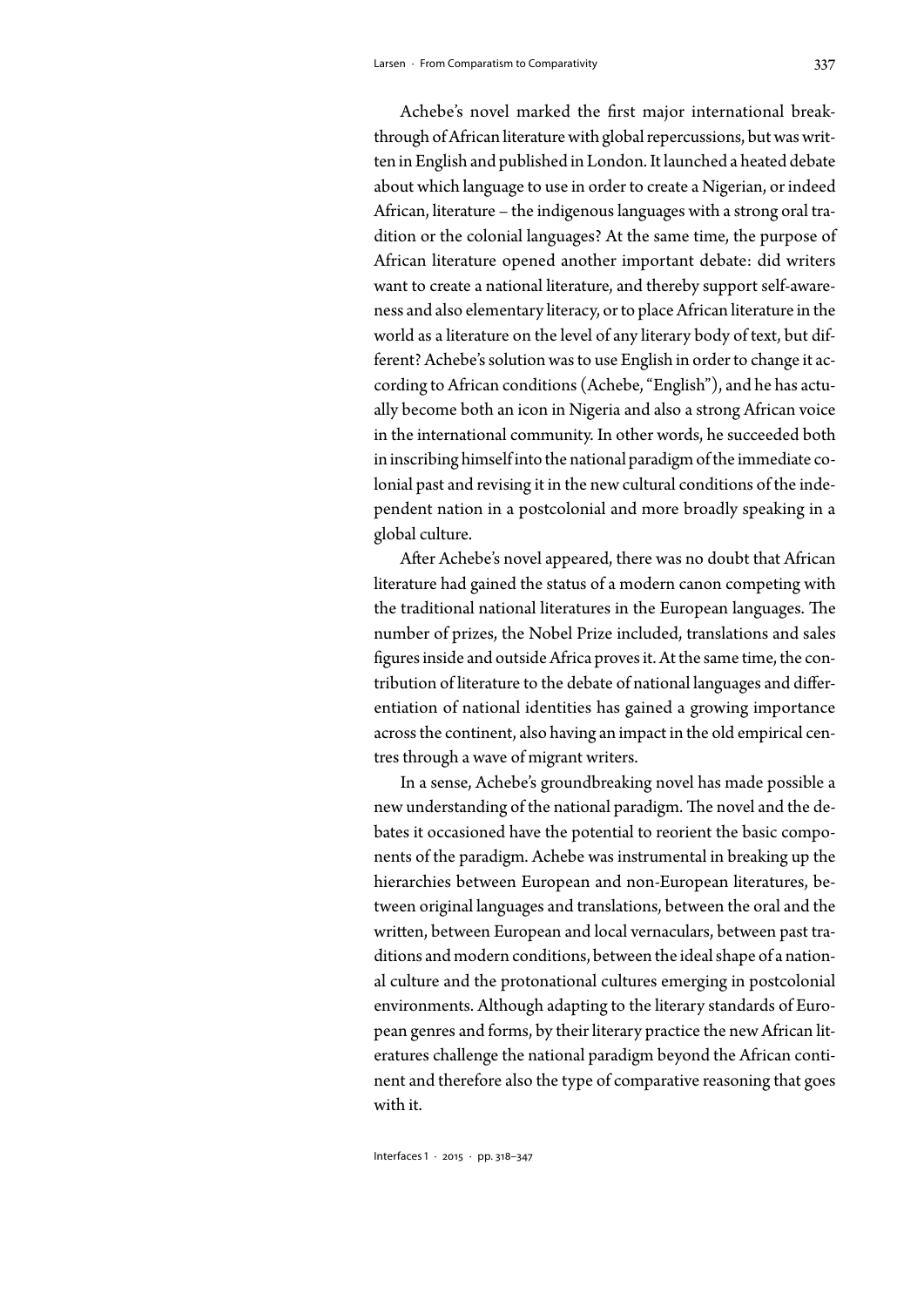The novel is not only written in a country in transition; it also deals with a community in transition, the tribal Igbo community of the 1890s when colonialism was finally established in Nigeria. At the centre stands Okonkwo, a headstrong and powerful man from the village of Umuofia and a member of a powerful Igbo clan that inhabits the neighboring villages. Confronted with increasing pressure from the colonial representatives, from priests to administrators supported by soldiers and police force, Okonkwo is compelled with growing desperation to defend the Igbo way of life, at the end as a lonely rider pushed to commit suicide after repeated humiliations. However, such an act violates the tradition he vehemently wants to defend and his tribe is left with no choice but to suppress any memory of him. The icon of the local culture self-destructively has brought down both himself and his culture precisely in an attempt to stay loyal to it. In a European perspective he becomes a tragic hero, in a local context he has become an outcast.

My first comparative reading plays on the double perspective of Africa and Europe, clearly marked in the title. This is a quote from William Butler Yeats' poem *The Second Coming* (1920), "Things fall apart, the centre cannot hold" signaling the fragmentation of the post-First World War world, but now projected onto Africa. More profoundly embedded in the text is, however, the particular use of a subtle omniscient narrator who establishes a complex relation between Africa and Europe on the level of the aesthetic strategy of the text. The narrator's position is built up of several intertwined levels of storytelling as a complicated African-European dialogue. In some cases inserted stories are integrated in the novel as part of the plot, or of the description of the settings or the characters; in other cases distinct aspects of the narration are related to the direct and indirect interventions of the narrator; finally, some discursive parts serve as mirrors of others in parallel or contrast.

From the very first pages there is always a double view:

Having spoken plainly so far, Okoye said the next half a dozen sentences in proverbs. *Among the Igbo the art of conversation is regarded very highly, and proverbs are the palm-oil with which words are eaten*. [...] The night was very quiet. *It was always quiet except on moonlight nights.* Darkness held a vague terror for *these people*, even the bravest among them. [...] *As the Igbo say*: 'When the moon is shining the cripple becomes hungry for a walk.'  $(7-9)$ .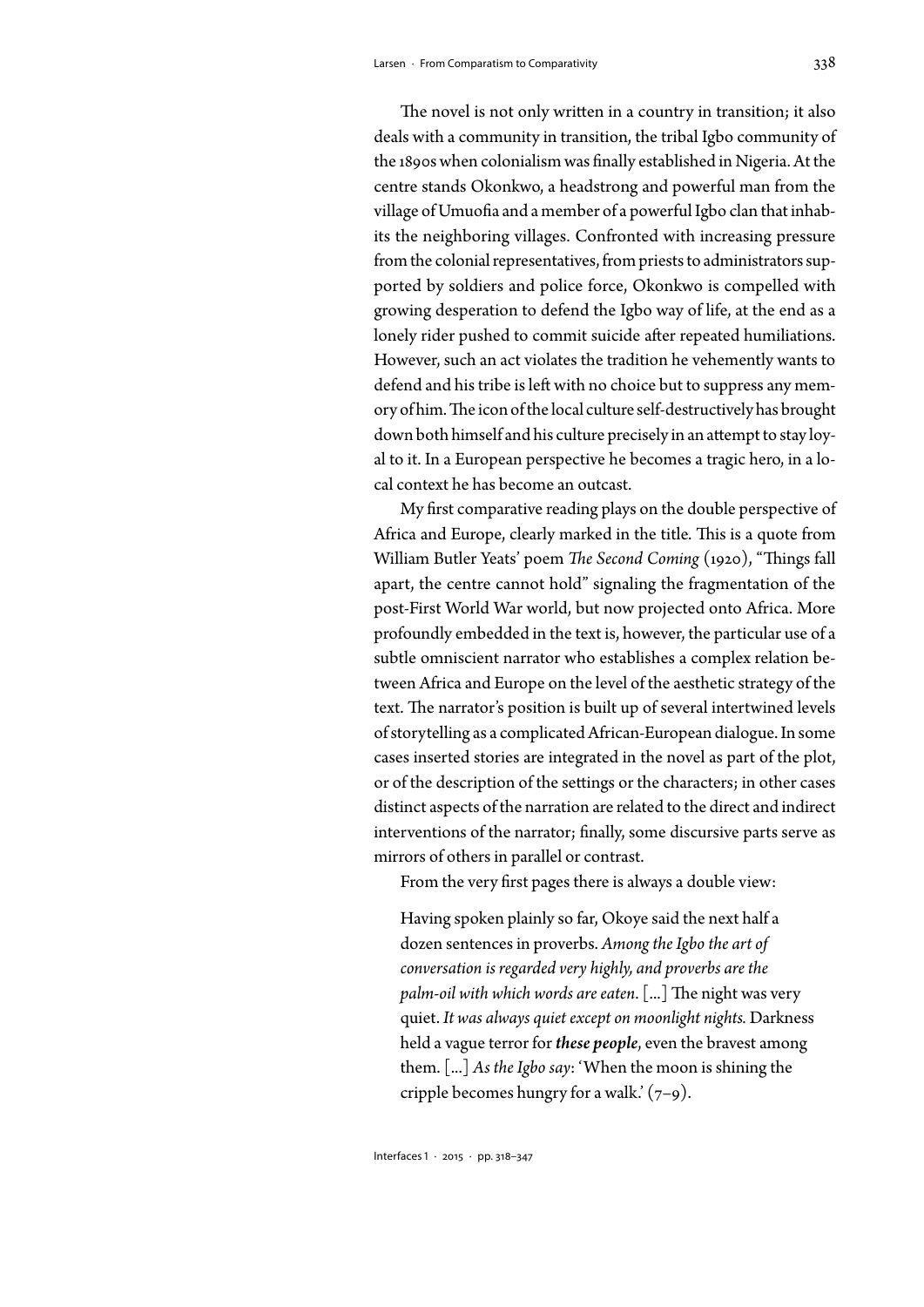The passages I have italicized are clearly written to inform a non-Igbo reader, possibly an enlightened European, but without a condescending colonial labeling of the Igbo people as primitive. The proverbial oral style is then demonstrated in the following sentence about the palm-oil and in the Igbo-quote about the moon. However, the short phrase written in bold italics, "these people," which occurs more than once in the novel, marks a distance in line with a white colonial perspective. Once the local culture is invaded by colonisers, it becomes forever changed and can only be grasped by a simultaneous internal and external view of itself (*cf.* Glissant). Achebe's narrator embodies a culture in transition and the colonial encounter that prompted it.

As the story develops the proverbs are mostly used without comments, but the informative remarks are inserted whenever phenomena occur which, presumably, are foreign to modern readers. This effect also pertains to the embedded stories. Okonkwo tells about war, killing and heroism, but only to his sons, while the women relate the stories about the mythical animals to all the children. The storytelling is performed with the aim of teaching them their culture, its norms and traditions and the identity of the people in their community, but also in order to place the modern reader in the same learning environment, stripped of any prejudice.

The mention on the last page of an anthropological study planned by the British District Commissioner is a reverse recall of the first pages of the novel quoted above. His self-sufficiency is badly disguised as positivistic anthropological science, completely in line with the attitude to Africa produced by the national paradigm. Shrouded in the narrator's sarcasm, we learn in the mode of free indirect speech about his plans for a treatise on *The Pacification of the Primitive Tribes of the Lower Niger*: "One could almost write a whole chapter on [Okonkwo]. Perhaps not a whole chapter but a reasonable paragraph, at any rate"  $(146)$ . What he is going to write from his supposedly superior perspective is what we have just read as a novel but from the opposite African perspective. The British civil servant is seen from inside by the free indirect speech, but also via the narrator's ironic gaze on his thought. In the same way, the Igbo community is depicted in its full complexity from inside, but also exposing a stubborn short-sightedness toward its own past, present and future that equals the arrogance of the anthropologizing commissioner.

In spite of its awareness of the sophisticated narration, this reading is firmly placed within the national paradigm, even if we would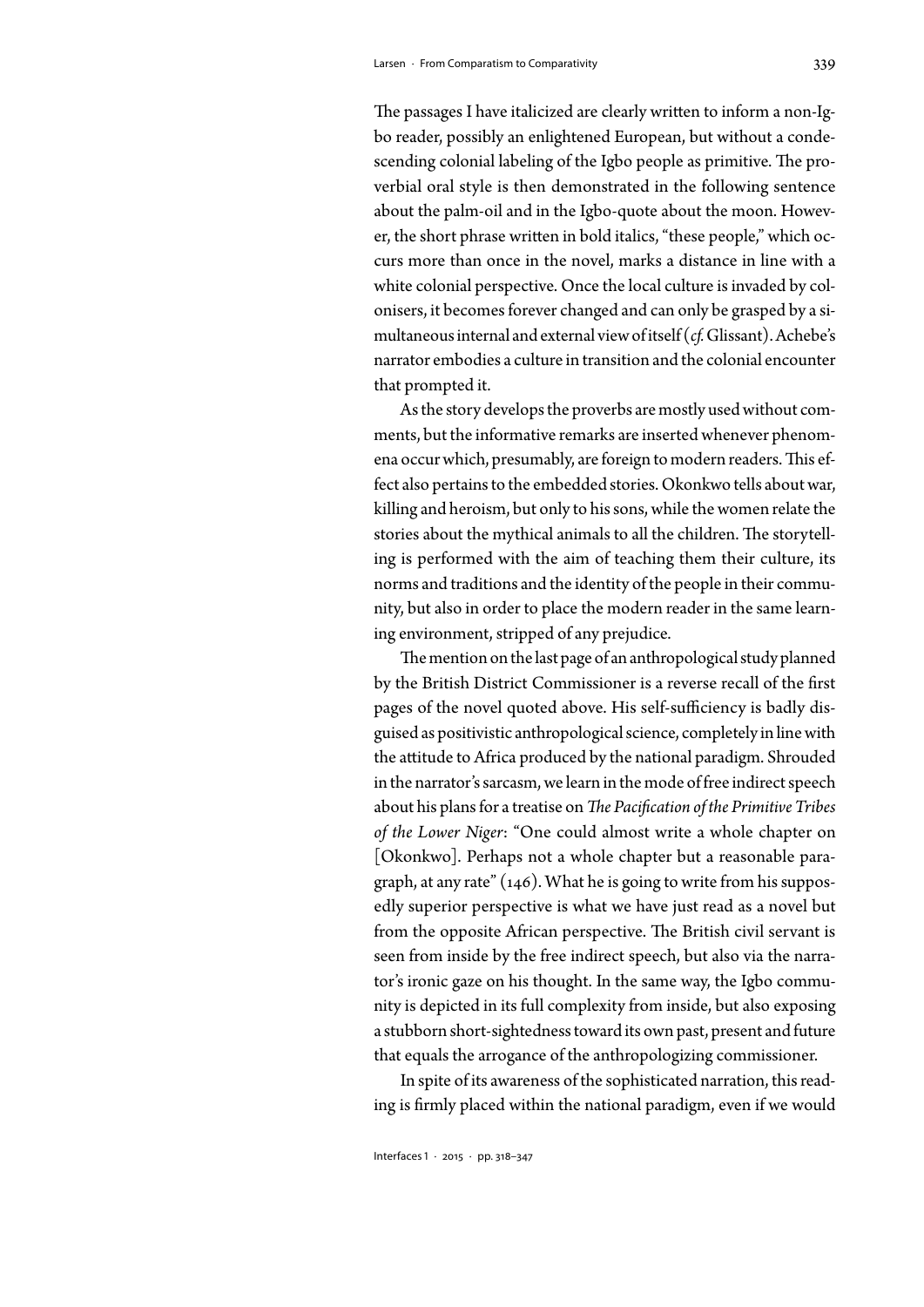refine our reading by introducing terms like 'intertextuality' or read the use of Yeats or phrases like "these people" as a European palimpsest. The narration is the result of an implementation of the traditional comparative paradigm, although in a critical mode: a bipolar opposition between the invariable colonial centre and the variable periphery, easily translatable into terms of influences from Europe and the representativity of characters like Okonkwo. As in many postcolonial readings, the comparative recontextualization is trapped by the cognitive pattern of the same national paradigm it wants to defy.

# Comparative Reading 2: a Case of Proximity

A different reading is made possible by another dimension of the comparativity of the text. When I stated that both Achebe's own life world and the universe represented in the novel are bound to a society in transition, the former leaving colonialism, the latter entering it, we immediately included both within the centre/periphery dichotomy inscribed in the national paradigm. We may however change the focus from the bipolar framework to the transition itself and see the universe represented in the novel as a transition from an honor and shame culture, based on the family, the clan and the tribe, to a culture of individual choices and responsibilities.

This recontextualization is not necessarily absorbed by the dichotomies of the national paradigm; it is transnational and also transhistorical, although not ahistorical, in as much as it allows for comparisons between texts from different periods and cultures, past and present, provided we can establish a theoretical platform that also enables us to discuss the limits of this recontextualization without relying on simple analogies. The existence of honor and shame cultures across cultural regions and historical periods, and their coexistence with alternative cultures, may support the establishment of such a platform, often related to societies in transition.<sup>8</sup>

Assuming that this is possible, the reference to Yeats will no longer be seen as a confirmation of the bipolar structure of centre and periphery pointing to the origin of both colonialism and the disruptive individualism of modernity, but as a reference to a culture being uprooted, different in nature from Yeats' perspective but similar in its complexity. What is falling apart in Nigeria, as in many other cultures in transition, is the collective honor culture.<sup>9</sup>

Okonkwo, the main character, is guided by local codes of honor and shame and equipped with an emotional make-up that transcends

8. In my current book project *Forgiveness as a Cultural and Literary Challenge* I discuss this type of transhistorical comparative framework more closely, *cf.* Larsen, "Battle" and "Emotion."

9. *Things Fall Apart* is the first of Achebe's *African Trilogy*, followed by *No Longer at Ease* (1960) and *Arrow of God* (1964), on the transition through Okonkwo's family and Igbo tribes during the twentieth century into an increasingly global world. The changing conception of what is often called personhood in African philosophy mirrors the tension of this transition between shifting local and translocal perspectives (see e.g. Kaphagawani, Onwuanibe and also Shweder and Bourne).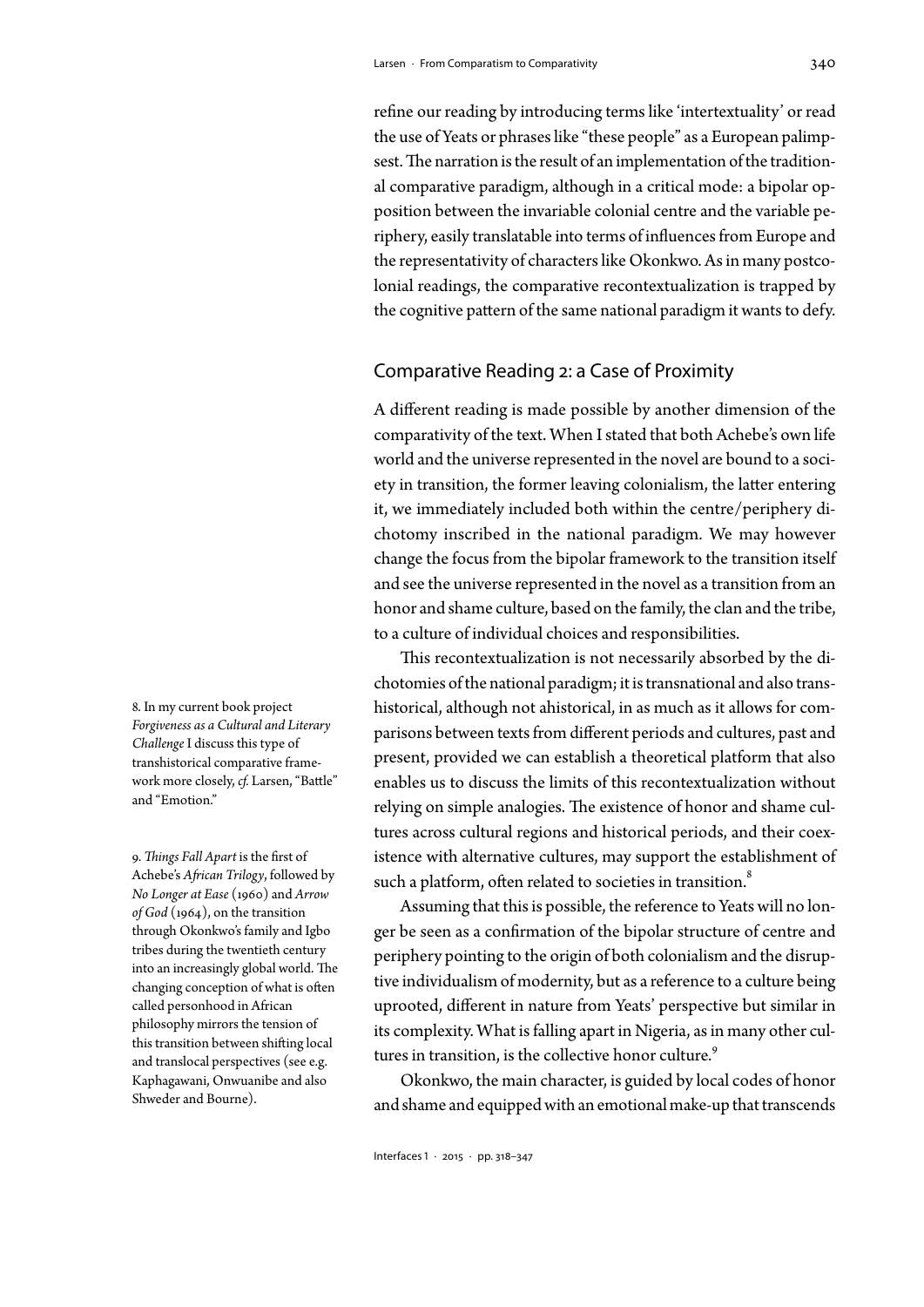the bipolar structure of coloniser and colonized. Instead, it reaches out to other contemporary and past cultural contexts where honor cultures of a different but also overlapping composition once guided the collective norms and behaviour which, however, dissolved through a painful transition. The story is not about a victimized protagonist and his culture brought to the brink of self-destruction by colonizing invaders. Okonkwo becomes a character who is both pressed from the outside and also by his own disruption of the honor culture he wants to sustain when he transgresses its norms in his attempts to defend it against all odds, ultimately and paradoxically by his absolutely dishonorable suicide.

With the village of Umuofia as the point of gravity of his life, Okonkwo embodies the core values of his culture. His identity is firmly anchored in the collectivity of this entire context where the honor and shame of each individual reflects its position in the entire community. It is a culture of personhood where Okonkwo's personal fear for his own fate in the same move makes him "mourn for the clan" (129). Okonkwo's embodiment of both the local cultures and the complexity of their encounter with the British colonisers reach beyond his own understanding. He is the agent but also the victim of cultural trespasses of increasing aggravating fatality both in relation to his own people and to the colonisers.

Before the white people enter the stage, Okonkwo also, almost paradoxically, challenges the cultural limits of his own community which he serves with an unconditional loyalty. By his abrasive selfrighteousness in relation to others and his at times ill-tempered forgetfulness toward the ancestral spirits, he breaks the code of honor precisely by doing his utmost to practice it. In the three parts of the novel, the internal cohesiveness of the local community is fractured through a series of acts which breaks the honor code and has Okonkwo as the central agent. Most importantly, in a state of fury he disobeys the divine powers on a holiday and, later, he happens to cause a fatal shooting accident.

Although these events are extraordinary, in most cases local religious and legal customs offer coping strategies to remedy the social and metaphysical harm inflicted upon the community by dishonorable acts. But when such limits are being challenged from within, it also leaves the cultural fabric more vulnerable to external suppression from the advancing British colonial power. The whole foundation of the local culture with its core values and complex handling of liminal acts simultaneously involving both religious and social norms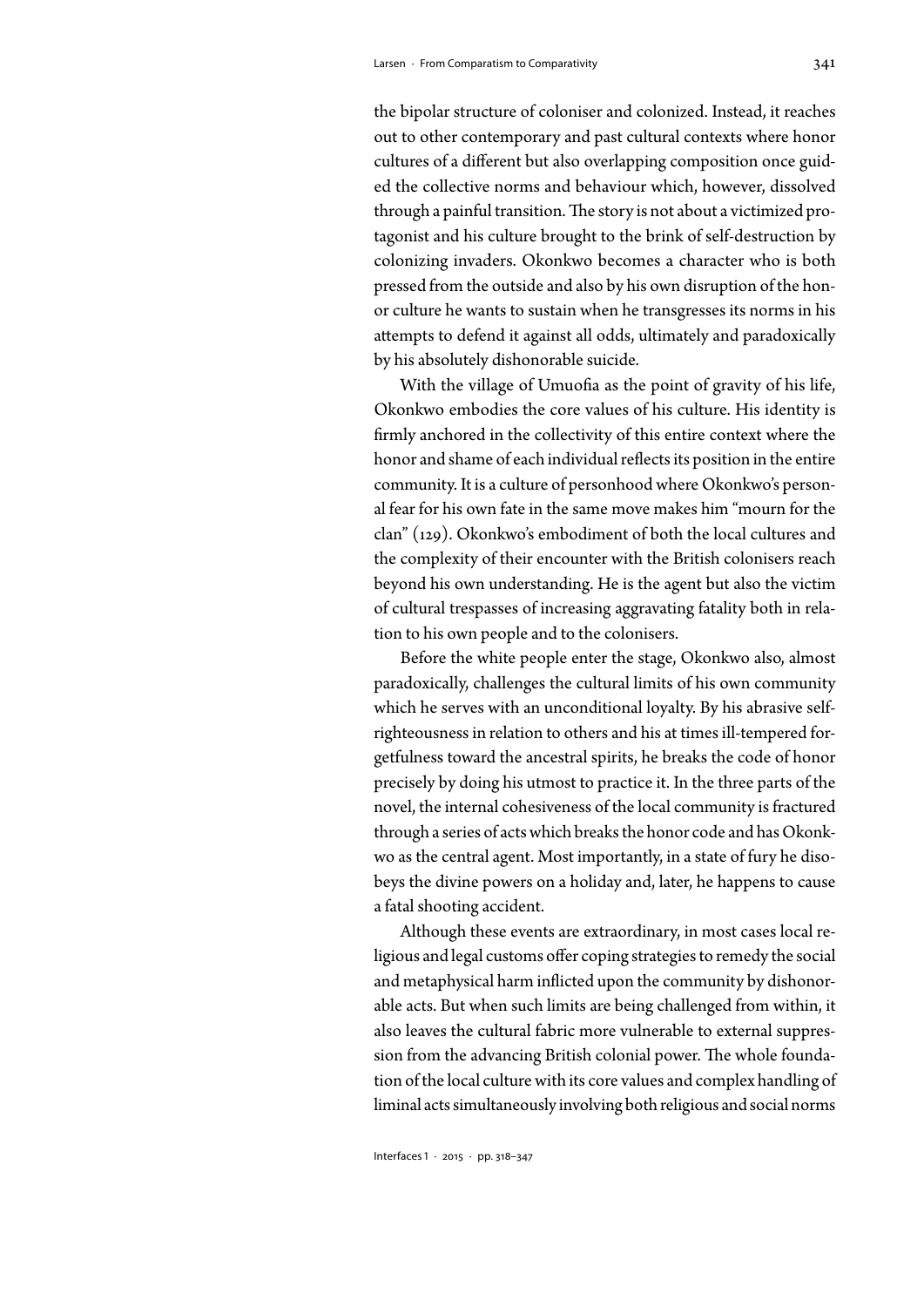is shattered. Okonkwo also embodies this growing vulnerability within the larger colonial context which at the end, after his swift killing of a black British official, pushes him to commit the unpardonable act of suicide. The fact that he is increasingly isolated shows that gradually by his acts, but against his own will, he becomes an individualized being existing in cultural conditions more like a Europebased individual responsibility than the locally rooted collective loyalty. He no longer believes in the clan and acts on a purely individual basis, although he claims he does so precisely on behalf of the village. "I shall leave then and plan my own revenge [...] I shall fight them alone *if I choose*" (140–41, my ital.).

In an individual act of free volition Okonkwo decides on the course of his own life, an act which is also an involuntary, or at least non-reflected, reproduction of the free and self-responsible European individual emerging out of the Enlightenment anthropology and embodied in the colonisers. However, in his case it is a desperate act of defense against oppression in the heat of the moment and not a long-term future-oriented change of the course of personal development. What is at work here is a blend of local and non-local values which, as happens in all cultures in transition, deprives both of their status as uncontested cultural invariables.

Both the first and the second reading refer to European influence. After all, the novel is disseminated within a primarily Anglophone western circulation, its theme is informed by European colonialism, and its aesthetic strategies are rooted in the European tradition of cultural criticism. However, through the use of the narrator in the first reading and of the personal development of Okonkwo in the second, Achebe goes beyond Eurocentrism and – to use Dipesh Chakrabarty's term – provincializes Europe. In his seminal book *Provincializing Europe* (2000) Chakrabarty points to the importance of using the critical and self-critical tradition from European science and thinking in general as a tool to be exploited also beyond Europe to criticize its own origin. In the first reading, this reversal takes place as a postcolonial criticism which still stays within the conceptual confinement of colonial dichotomies and its embedding in the national paradigm; in the second reading, however, a broader comparative landscape with no *a priori* centre is opened.

When I concentrate on the fate of honor and shame as a collective and individual value, I do so in an attempt to open for comparative contexts beyond the national paradigm in line with the ideas of Walkowitz and Gelder. Literatures reflecting cultures where such val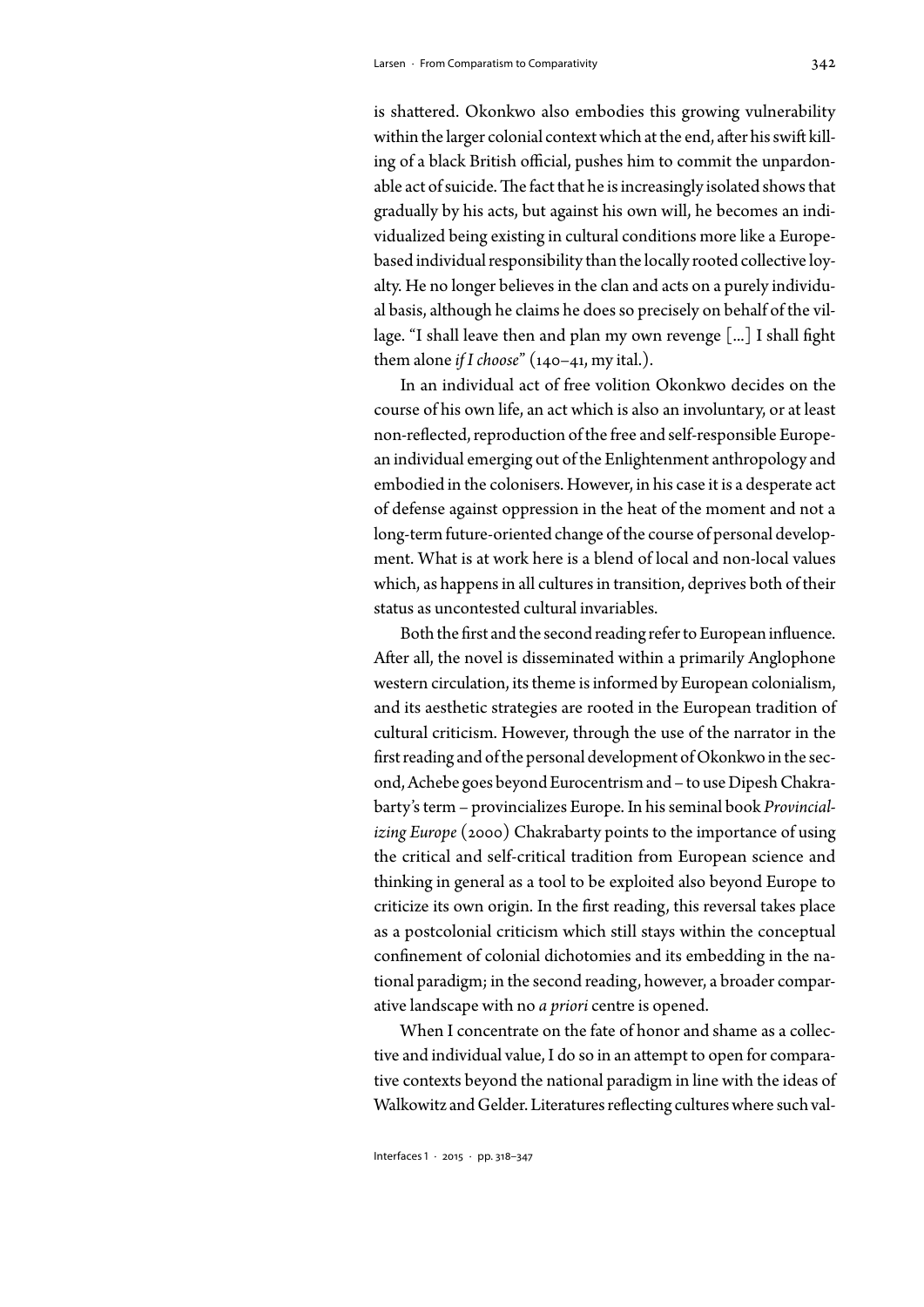ues are challenged by cultural transitions can be found along different historical trajectories, some of which coexist in many multicultural places today where the individualized values of Western culture blend with those of Muslim, Indian, African or Asian communities. Other cultures with a similar normative make-up may belong to the history of a local culture, present or past, as for example the tribal culture of Nigeria or the Old Norse culture of Scandinavia. Moreover, honor and shame also survived in new forms in the bourgeois culture when it established its dominance across Europe, partly absorbing and modifying components from the fading nobility. Thus, comparisons contextualized by a focus on honor and shame bring such universes closer to each other, not as an analogy *in re* but as a cognitive experiment exploring the nature, the conditions and the limits of such similarities and thereby confronting us with the intricacies of living in cultures where different histories interact in a simultaneous presence.

This is the case in the global multicultural universes to which we all belong. Here the national paradigm, even in its self-critical modes, cannot embrace or define the comparisons needed to bring together texts and values from the still living past and the present cultural universes beyond any isolated influences and binary centre/periphery constructions. Honor and shame cultures are both of our time and of its past and bring those dimensions in a proximity to each other in a cultural simultaneity that defies the numeric chronology which, together with the national paradigm, is then revealed as a cultural abstraction that is only relevant in certain contexts.

# **Comparative Reasoning Reconsidered**

Globalization has often been regarded as a cultural process only working in the contemporary world. But it has also forced us to take a fresh look at the complex history that allowed globalization to emerge and evolve. First of all, it has forced researchers in the various historical disciplines within the humanities to redefine their take on historical developments. On the one hand, we have to pay more attention to the multiple temporal and spatial networks and interactions between localities than to the local events themselves at a certain specific time or along a simple time line. On the other hand, we also have to be aware of parallel developments in different places where causal links are difficult to establish and a shared sense of rep-

Interfaces 1 · 2015 · pp. 318–347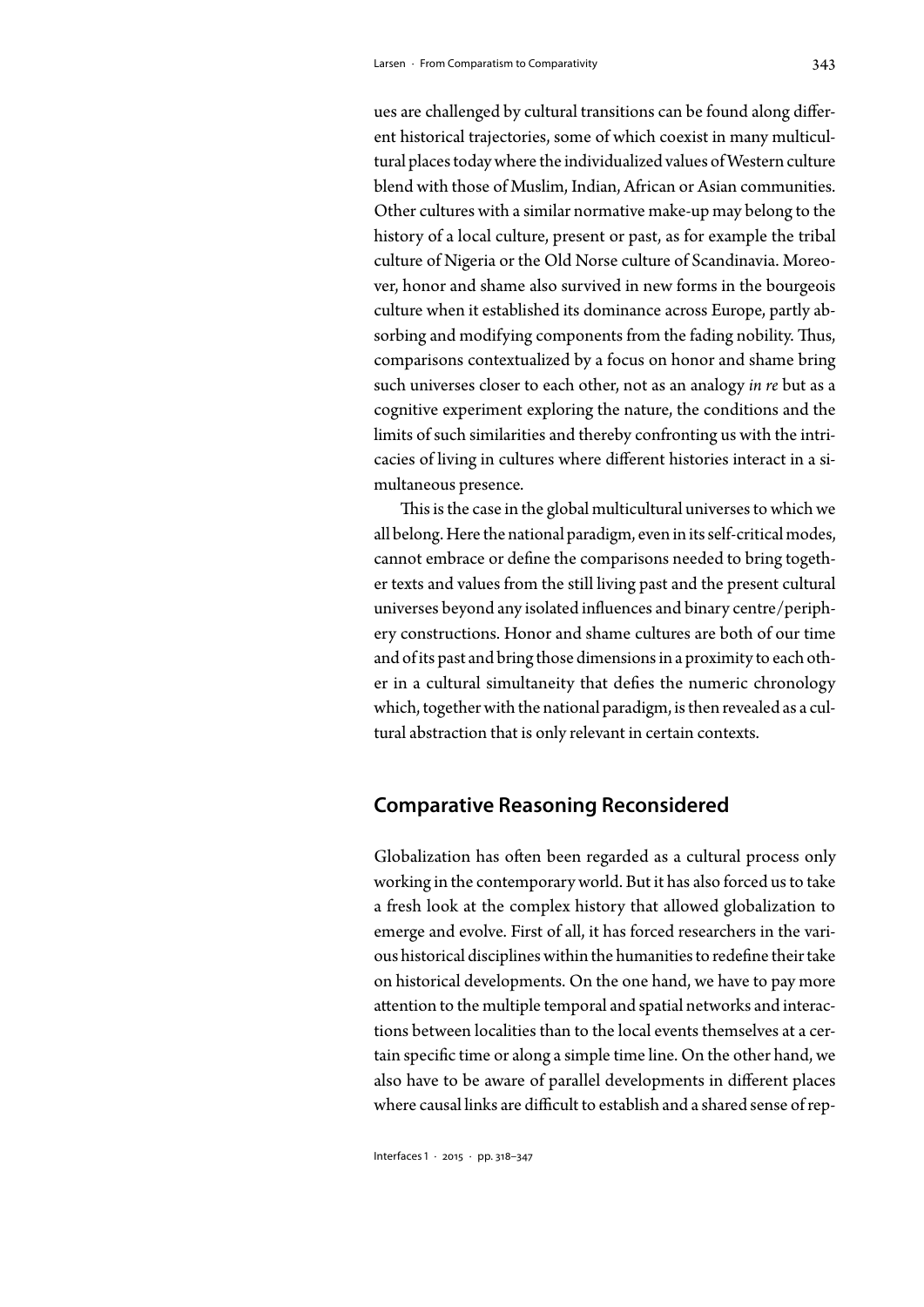resentativity is hard to describe and, most importantly, where apparent similarities are never simple *de facto* analogies but indicate a textually based instance of comparativity that points to different possibilities of recontextualization requiring experimental comparative reasoning in theory and practice.<sup>10</sup>

In short, comparative studies in a globalized world have to be reconsidered in terms of theories, goals and methods with the potential of embracing any period in history, and at the same time the study of local cultures will have to change its perspective from the study of local features of closed entities to the translocal interactions that defined them and allowed them to occur. To regard all periods as a process of transition, not only the early nineteenth century or postcolonial Nigeria, seems to me a more fruitful view of history that could inspire us to revise the standard Eurocentric delimitations of periods. This move would force us always to understand any place located in time in relation to the larger context with which it interacts in order to be what it is, and not only or primarily in relation to its alleged immanent characteristics and its position in a linear European epochal sense of historicity.

There are visionary examples among our precursors worth remembering. I will end on this note with Georg Brandes, a provocative *bête noir* in comparative literature in his own day (Larsen "Georg Brandes"). One of the most important comparative studies from the nineteenth century is his comparative European literary history, *Main Currents in Nineteenth Century Literature*  $1-6$  ( $1872-90$ ). In his lifetime his *opus magnum* was heavily criticized for not respecting the standard methods and criteria of the national paradigm, but nevertheless, and perhaps because of this, he became the most global in his generation of European comparatists. In his own life time *Main Currents* saw complete translations into German – two translations – English, Russian, Japanese and Yiddish, and after his death in 1927 it also appeared in Chinese and Spanish, supplemented by translations of single volumes in French, Czech, Finnish and Polish.

It is worth recalling first his approach to literary history which, with a focus on contemporary literature, aimed at transcending the nation as the basic frame of reference of literature and its history. His context and focus was transnational by taking the vicissitudes of the quest for freedom and its counterforces as the shared and transnational driving force of nineteenth-century literatures in Europe. With this reference, Brandes set out to build a pan-European contempo-

10. There are several cross-cultural studies of honor and shame cultures, insisting precisely on similar conditions leading to cultural differences of a historical specificity beyond simple analogies (see *e.g.* Peristiany).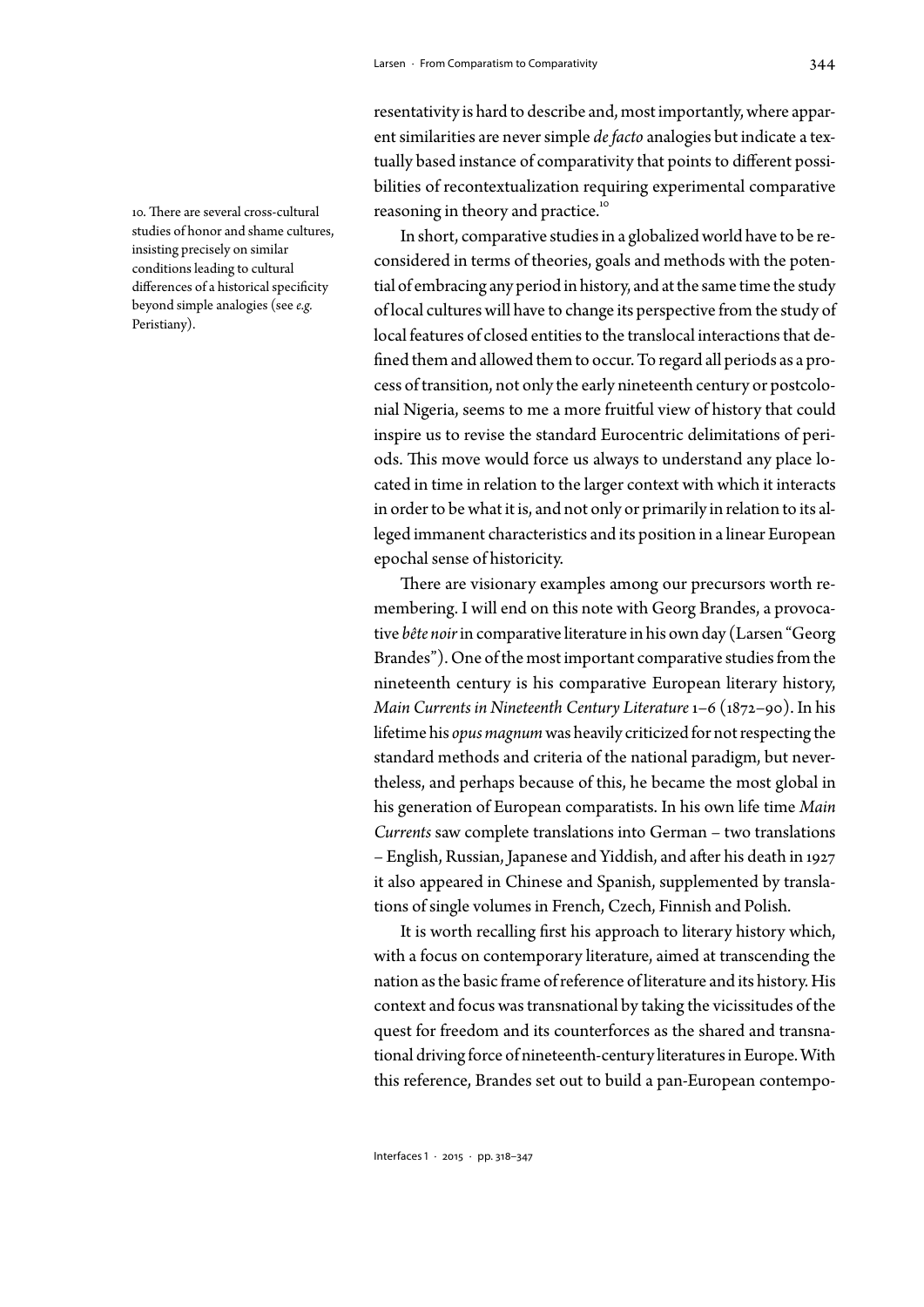rary literary history, exploring overlapping and contrasting developments as they were expressed across European literatures. Considering that the nineteenth century was the period where the emerging nation states dominated the view of history, supported by a collective self-reflection shaped by a cultivation of national languages, literatures and histories, this approach was both innovative and provocative, as was later recognized by a critic. For the first time, "European literature is treated as the totality it has been since the Renaissance" (Nolin 26).

Second, Brandes adapted Goethe's idea of world literature as a core notion in literary studies. The final words in his book *Wolfgang Goethe* 1–2 (1915) celebrate Goethe's innovative take on world literature:

When Goethe died the term *World Literature*, which he had created, had become a reality and through the joined efforts of many people he had himself become the centre of world literature (vol. 2: 331, my transl.).<sup>11</sup>

Brandes also wrote the essay "World Literature" [Verdenslitteratur] (1899) for Goethe's 150th anniversary, emphasizing that world literature is not a transnational canon but a transnational process within local or national literatures. He defined world literature as a locally anchored literature that transcends its local constraints by opening the local perspective to a larger world:

World literature of the future will appear the more appealing the stronger it represents the national particularity, and the more diversified it is, but only when it also has a general human dimension as art and science. (*Samlede* 12, 28, my transl.)

He expressed this idea using the image of a telescope: we can, and must, look at literature from two alternating or rather complementary positions, both through the magnifying and the diminishing lens.

The comparative approach to literature has a dual nature: it brings us closer to what is foreign to us in such a way that we can appropriate it, and at the same time distances us from what is familiar to us so that we can survey it. One never clearly observes what is right in front of our eyes nor what is too distant. The academic study of literature hands us a

11. Goethe did not coin the term, but he made it known in its modern sense as a challenge to the national paradigm.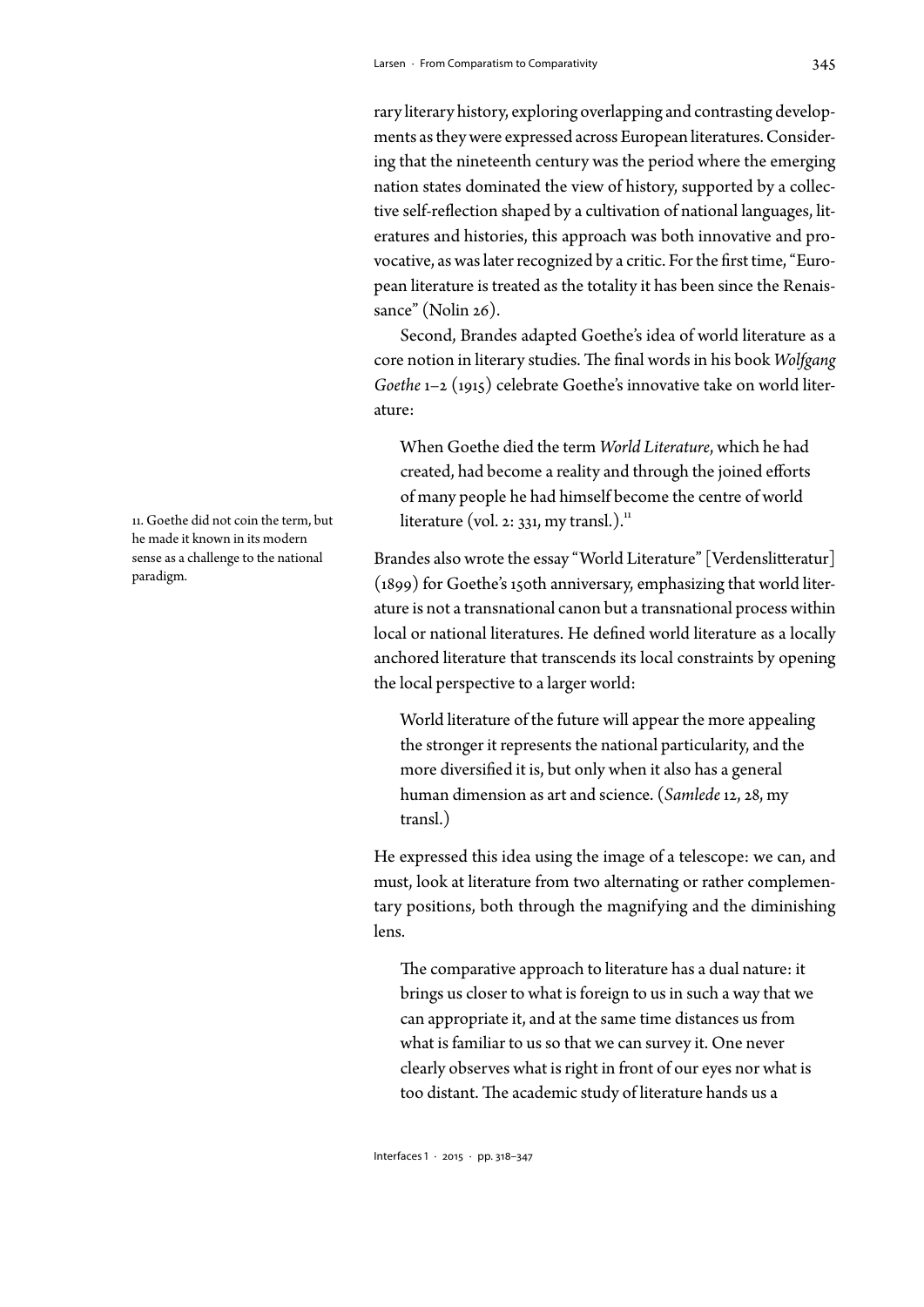telescope: one end magnifies, the other reduces. The heart of the matter is to use it in such a way that we can make up for the illusions of immediate perception (*Hovedstrømninger* 1, 14, my transl.).

Although he only comments on the use of the telescope, not on its lenses, Brandes' intuition has been the subtext of this article. The lenses are the texts exposing their comparativity that compels us to adapt a double perspective. When we look closely at the comparativity of the texts, this will enable us to distance ourselves from the individual text through a comparative study involving more than its immediately perceived contexts, and this move will also give us the opportunity to shed new light on our own context. But we cannot look simultaneously from both ends as the national paradigm invites us to do, like with modern binoculars. We see the national frame together with the representative national text, or we see the invariable together with the variable as linked by causality. If we want to exploit the multifaceted comparativity, we have to turn the telescope and thus recontextualize what we saw in a close-up. This is the experiment Brandes invites us to perform every time we read, a risky endeavor of trying to bring together texts which do not belong to the same context. Literature itself has always done so. Comparative reasoning today is this experiment independent of the period and continent we study.

Bibliography **Exercise 2 Achebe, Chinua.** "English and the "World Literature." *World* African Writer." *Transition* 18  $(1965): 27-30.$ ---. *Things Fall Apart*. *The African Trilogy.* New York: Everyman's Library. 2010. 1–148. Aristotle. *[Poetics](http://classics.mit.edu/Aristotle/poetics.html).* October 2nd 2014. Bloch, Ernst. *Erbschaft dieser Zeit*. Frankfurt: Suhrkamp, 1962. Brandes, Georg. *Hovedstrømninger i det 19de Aarhundredes Litteratur*  1–6. 5th ed. Copenhagen: Jespersen og Pio, 1966–67. Engl. *Main Currents in Nineteenth Century Literature* 1–6 (1901–05). ---. "Verdenslitteratur." *Samlede Skrifter* 12. 1899. Copenhagen: Gyldendal, 1902. 23–28. Engl.

*Literature. A Reader.* Eds. Theo D'haen, César Domínguez and Mads Rosendahl Thomsen. London: Routledge, 2013. 23–27. ---. *Wolfgang Goethe* 1–2. Copenhagen: Gyldendal, 1915. Engl.

- *Wolfgang Goethe* (1924). Chakrabarty, Dipesh. *Provincializing Europe. Postcolonial Thought*
- *and Historical Difference.* Princeton: Princeton University Press, 2000.
- Finucci, Valeria. *Renaissance Transactions. Ariosto and Tasso*. Durham: Duke University Press, 1999.